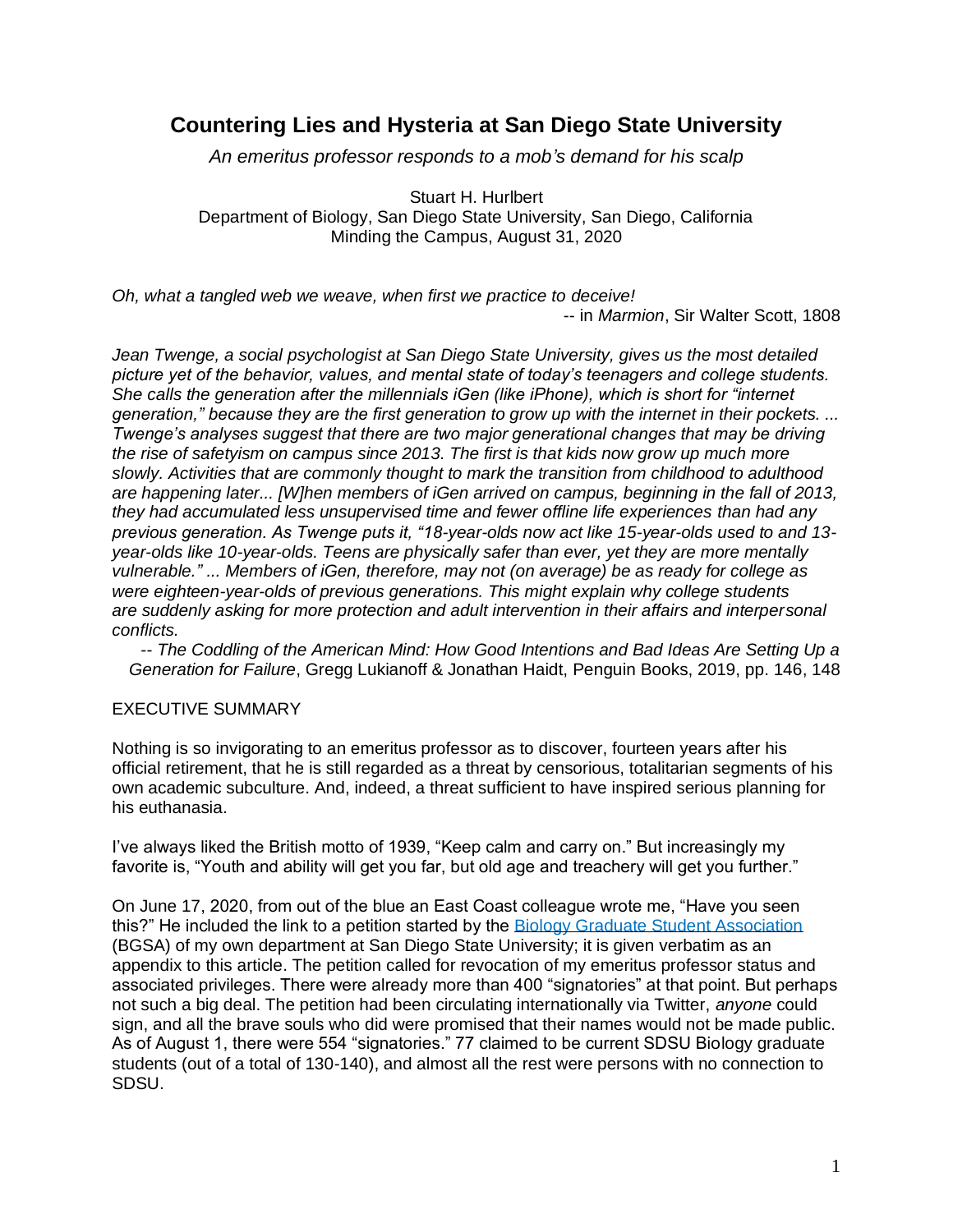Leaders of this attack were the six current officers of the BGSA, none of whom had ever met me or complained to me about my writings, emails, or bulletin board posts: Amanda Alker, Kylie Curtis, Greta Schmidt, Brianne Palmer, Ben Scott and Brandie White.

What could have so provoked these intellectually fragile youngsters? According to the BGSA petition, I have "a long history of bigotry," have "used biology department space and resources to distribute racist manifestos and texts with diatribes designed to cast doubt on the values of diversity," have "posted outwardly racist materials" on hallway bulletin boards, have unjustly criticized the [Southern Poverty Law Center,](http://fairus.org/sites/default/files/2019-04/SPLC-Tactics-Journalist-Guide.pdf?eType=EmailBlastContent&eId=84b60e35-a0f3-4b6a-b3f6-21fcc338a1e1) have published articles in "a hate group" (*[The](https://www.thesocialcontract.com/info/about_the_social_contract.html)  [Social Contract\)](https://www.thesocialcontract.com/info/about_the_social_contract.html)*, and have sent "mass email tirades filled with xenophobic, eugenicist rhetoric," among other offenses. You get the picture.

None of those statements are true. But the petitioners only throw labels around and cite no specific articles, email messages, or other documents that provide evidence for their claims, so there is no substance to which one might respond. They attempt no analysis. They simply make the error of adopting in industrial quantities the hate-filled epithets the [widely discredited](http://www.populationstabilization.org/censorship.html) Southern Poverty Law Center employs for writers and organizations who support the recommendations of [past national commissions](https://capsweb.org/blog/three-us-national-commissions-calling-immigration-reductions-and-us-population-stabilization/) calling for large reductions in legal immigration and effective enforcement against illegal immigration.

Here's some context: More than any of my departmental colleagues over the past half century, I regarded hallway bulletin boards and email messaging as valuable tools to inform wider audiences not just about my own courses and my own and my students' research, but also about major environmental, economic, and social issues, especially those neglected in university curricula and censored by many societal institutions. Common topics have included lake ecology, water resources in California, climate change, wildlife conservation, overpopulation, immigration, family planning, ecological economics, race and sex preferences in hiring, statistical malpractice by scientists, and censorship within the scientific community.

The BGSA petition focuses primarily on items having to do with overpopulation and immigration. I always treated these topics, at least briefly, in my ecology, limnology and man-and-theenvironment-type courses. During the last two decades, as board secretary for [Californians for](https://capsweb.org/)  [Population Stabilization](https://capsweb.org/) (2000-2012) and then as president of [Scientists and Environmentalists](http://www.populationstabilization.org/)  [for Population Stabilization](http://www.populationstabilization.org/) (2013-present), I learned a great deal more about these issues and shared that knowledge widely. My postings and emailing at SDSU constituted a miniscule portion of that effort. With colleagues, I operated exhibitor booths on population issues at the annual [San Diego EarthFair](https://www.earthdayweb.org/EarthFair.html) from 2000 to 2019, and at least one annual meeting of each of 26 different scientific societies. I have prepared packets of 10-40 articles each on population issues and distributed them at a variety of venues and meetings in San Diego and elsewhere. Under email attack by a smaller mob, I gave a successful invited talk on population issues at Scripps Institution of Oceanography (SIO) in 2017, giving out to attendees more than 800 articles on population issues. That led to months-long discussions at SIO on censorship and U.S. population stabilization that I wrote about in a [bioethics journal.](http://www.populationstabilization.org/pdfs/2019AttemptedSuppresionDecEJAIB.pdf)

Showing a high degree of hostility to such educational efforts and shortly after I had sent out the 2019 article about my SIO adventure to the whole Biology department, the departmental leadership established a new regulation just for my benefit: emeritus professors may not make more than 100 photocpies per month on the departmental photocopier. Since I've paid all my own paper costs and done all the labor myself since 2006, there has been close to zero cost to the department. (Oops, I didn't pay for the staples!) This likely was the handiwork of iGen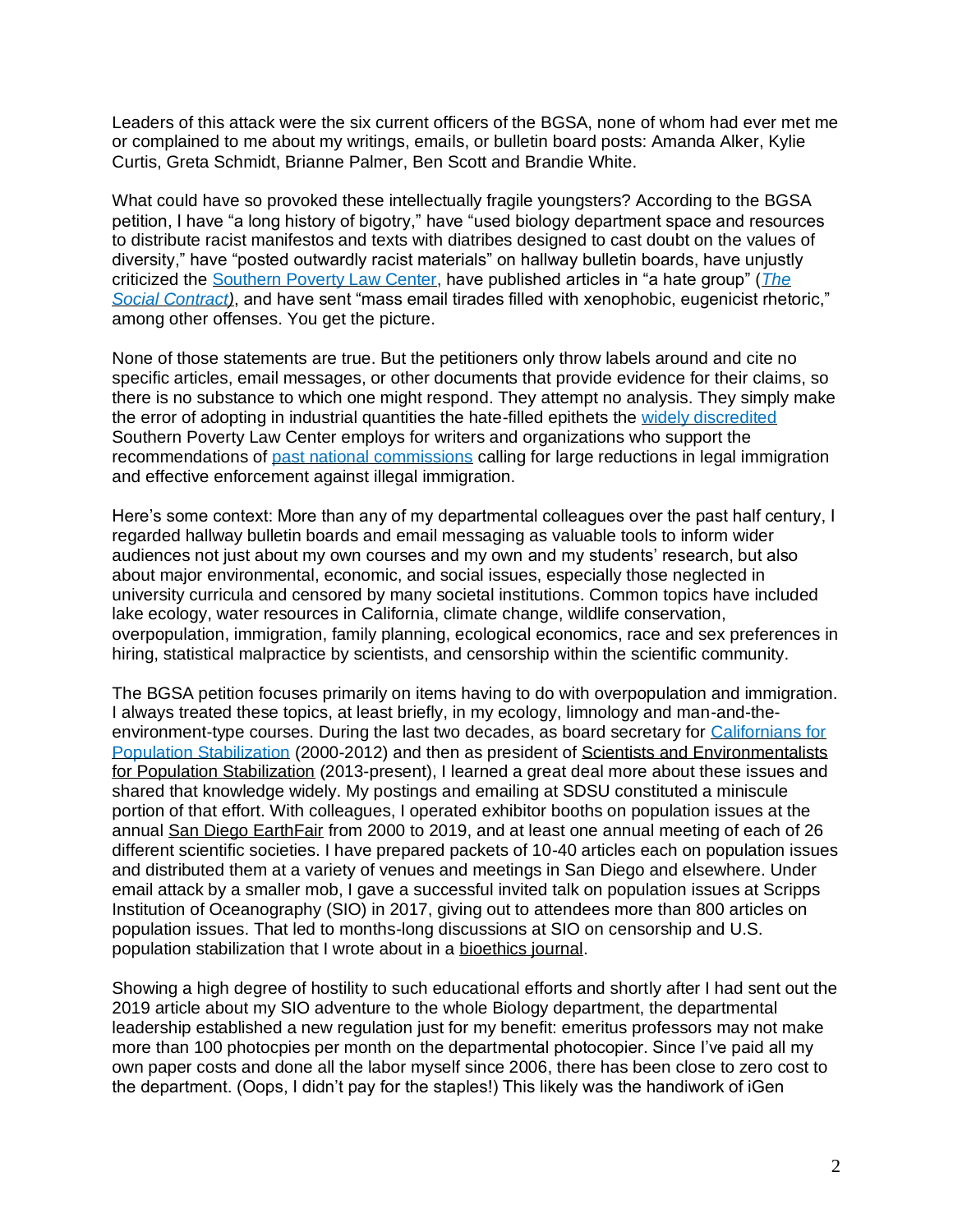complainers and their faculty supporters, a 4.2 seismic tremor forewarning of the "big one" they had in preparation.

The day after I learned of the BGSA petition, I discovered that someone, presumably the Biology chair, had prevented me from responding to the graduate students via the departmental listservs for the different subsets of students. My appeals to higher administrative levels were stonewalled.

Around the same time, an SDSU Senate committee was developing a policy to make it easier to revoke the emeritus status of any professor who "causes harm to the University's reputation." A [draft policy](https://senate.sdsu.edu/sec-agendas-minutes/documents/sec_agenda_july21_v5.pdf) was approved by one Senate committee in July, but there is no current public information on its fate. Senate leaders claimed this draft policy was unrelated to the BGSA petition. Upon hearing rumors to the contrary, I asked three different senators from our College of Sciences whether they or other College senators had used the BGSA petition to push for development of a new emeritus policy. No one replied.

Then reports began appearing in the media discussing and sometimes linking the two matters. In general, they supported me and criticized the idea of "canceling" anyone, let alone emeriti, the most experienced, most politically independent and best-behaved members of any university community. The first was from the director of research at the [National Association of](https://www.nas.org/blogs/article/an-emeritus-professor-under-siege-once-again)  [Scholars](https://www.nas.org/blogs/article/an-emeritus-professor-under-siege-once-again) (July 16). Then followed one from an SDSU [English literature professor](https://timesofsandiego.com/opinion/2020/07/18/new-faculty-rule-to-protect-sdsus-reputation-echoes-china-iran/) (July 18), two from the *[San Diego Union-Tribune](https://www.sandiegouniontribune.com/news/education/story/2020-07-20/an-attempt-to-control-what-sdsus-emeritus-professors-can-say-triggers-backlash)*'s top education reporter (July [20,](https://www.sandiegouniontribune.com/news/education/story/2020-07-20/an-attempt-to-control-what-sdsus-emeritus-professors-can-say-triggers-backlash) [24\)](https://www.sandiegouniontribune.com/news/education/story/2020-07-24/sdsu-reconsiders-emeritus-status), one from a director at the [Foundation for Individual Rights in Education](https://www.thefire.org/fire-letter-to-san-diego-state-university-july-23-2020/) (July 23), one from a writer for *[Inside Higher](https://www.insidehighered.com/news/2020/07/23/san-diego-state-faculty-committee-considers-proposal-strip-professors-emeritus)  [Ed](https://www.insidehighered.com/news/2020/07/23/san-diego-state-faculty-committee-considers-proposal-strip-professors-emeritus)* (July 23), one from the executive director of [Progressives for Immigration Reform](https://mailchi.mp/pfirdc/cancel-culture-lives-at-san-diego-state-university?e=b9219d56ee) (July 25), and one from a student reporter for [The College Fix](https://www.thecollegefix.com/retired-conservative-sdsu-professor-targeted-by-effort-to-revoke-his-emeritus-status/) (July 25).

On August 4, I sent a message, with links to these reports, to the entire Biology faculty and the BGSA officers, pointing out that some articles had comment sections with much additional information, and that the sections were still open if students (or faculty members) wanted to further "pile on." I asked that the message be passed on to *all* BGSA members, whom the BGSA officers had kept in the dark with regard to developments and whom the Biology chair prohibited me from reaching directly. This was not done.

On August 13, I sent a stronger message to just the departmental leadership and faculty advisors of the BGSA officers, emphasizing that, "I have a right to defend myself directly to the entire BGSA membership. … and you may be seen, eventually by a large audience, as opposing transparency, favoring one group of graduate students over the other and supporting the attack on me." Again, no response. Most objective outside viewers will understand that, at the moment, an entire departmental faculty has caved to the mob.

We pause now for a long intermission while the second act is written.

#### INTRODUCTION

Since 2006 I have been an emeritus professor of biology at San Diego State University where I taught ecology and statistics for 36 years. On 17 June 2020 I learned, by chance from a colleague on the East Coast, that a group of students in our [Biology Graduate](https://sdsubgsa.weebly.com/) Student [Association](https://sdsubgsa.weebly.com/) (BGSA) had started a petition asking the university administration to revoke my status as an emeritus professor and its associated privileges. This, as they knew, would be damaging as I am still active in research, writing and, occasionally, speaking.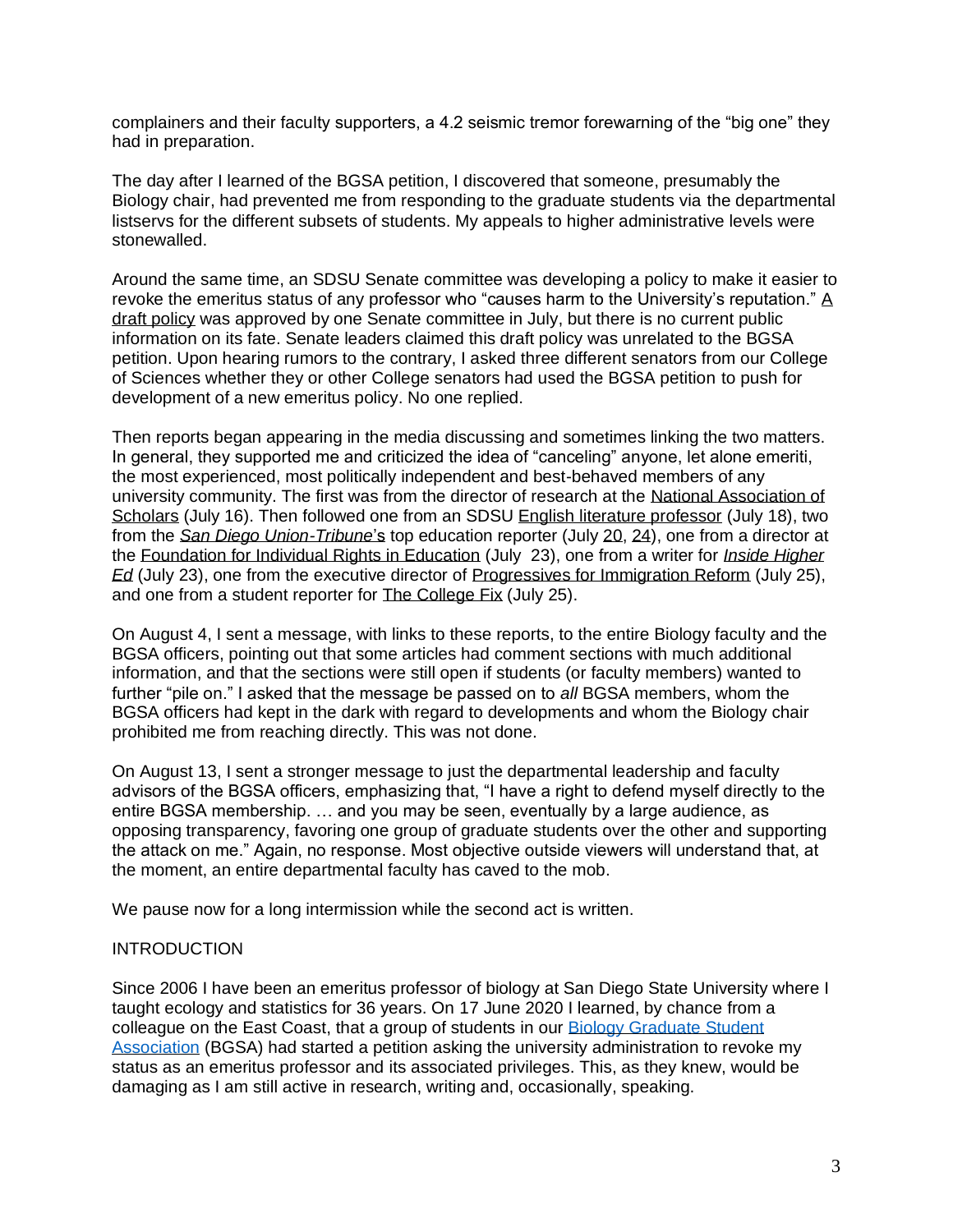As of 1 August, 554 persons have signed the petition, the great majority (73 percent) being "allies-at-large," apparently all sorts of persons with no connection to SDSU. **The full petition is appended to this essay.**

The BGSA officers have distributed this calumny-rich document nationally and internationally. So I ultimately will do the same with this response. But SDSU administrators have already taken steps to preclude me from being able to defend myself before all of our biology graduate students. Possibly the same administrators and BGSA officers will also attempt to impede this response being forwarded not only to our graduate students but also to the hundreds of misled and naïve signers outside of SDSU – even though SDSU administrators have access to the email addresses of those signers. I know this ethical environment well.

**I regret the embarrassment this will cause to the passionate, idealistic and anonymous young members of BGSA who signed the petition.** But that will be fleeting and compensated by a life lesson that can serve them well in the future. Better they practice their boxing skills now with lightweight, simpatico sparring partners before they take on some of the big, ugly heavyweights that await them outside of their safe spaces in the university. Also their selfunderstanding will be enhanced if they take a hint and read the [book by Lukianoff and Haidt](https://www.goodreads.com/book/show/36556202-the-coddling-of-the-american-mind) quoted above. Indeed, that book exculpates at least the younger petition drafters and signers to some extent in implying that the wider "society made them do it."

As for those censorious faculty members, student advisors, and administrators who may have signed or encouraged this petition, **it is they who are most responsible for embarrassing our Biology department and SDSU generally in the world's eyes**. Each BGSA officer has a faculty advisor. It is reasonable to presume that those advisors knew of the petition but lacked the wisdom to tell the students how damaging this effort would prove to the petitioners' own reputations and that of our department. SDSU faculty members, if any, who signed the petition likely will fight to remain anonymous. That's what passes for "walking the talk" in academia.

## OF BULLETIN BOARDS AND EMAIL

What has most incensed the BGSA officers are items I have posted on bulletin boards in our Biology [Department,](http://www.bio.sdsu.edu/) sent out by email to large numbers of recipients (often including some of our graduate students), or published or written elsewhere. They claim these are evidence that I am, *inter alia,* a "racist" and "harasser."

More than any of my colleagues in our department over the past half century, I have regarded hallway bulletin boards and email messaging as valuable tools to inform wider audiences not just about my own courses and my own and my students' publications but also about major societal and environmental issues neglected in university curricula in general and often censored by many societal institutions.

This started in a big way in the 1980s when I became coordinator of our **Ecology Program** for a few years. We purchased and installed six 3ft x 4ft bulletin boards on the second floor of the SDSU Life Science building where most of the ecology faculty then had their offices. Faculty members and graduate students were encouraged to put up informational materials of their choosing on these.

Large bulletin boards are an underutilized educational resource, but in many departments and universities they are actively discouraged or prohibited. University administrators – and some faculty members -- view them in much the same way dictators in Russia, China and elsewhere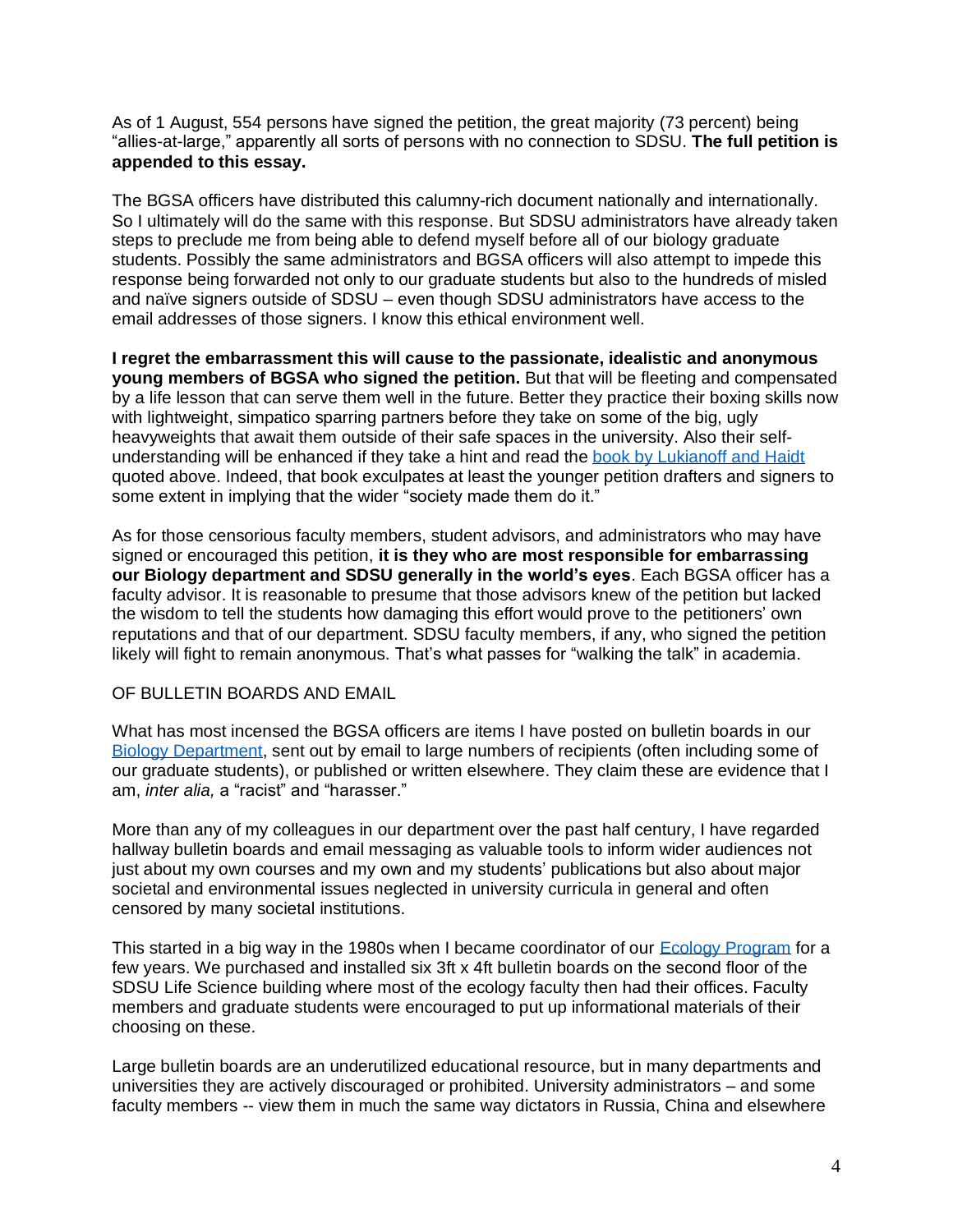have always viewed underground newspapers and "democracy walls" that spring up to counter the deficiencies of governments and "official curricula."

A similar attitude often exists with regard to the officially established group listservs or email addresses set up for intra-departmental or intra-university communications. Administrators find these very useful and convenient for normal administrative and informational functions -- and for making their personal opinions widely known as well. But they tend to have a dim view of professors using them for the same purposes.

Over the years I never lacked for materials to put up or, occasionally, to distribute by email to particular segments of the student body, faculty and others. These dealt with all manner of issues, mostly ones relating to lake ecology, water resources in California, climate change, wildlife conservation, overpopulation, immigration, family planning, ecological economics, race and sex preferences in hiring, statistical malpractice by scientists, censorship within the scientific community, symposia organized by myself, and university and governmental policies. In their petition, the topics the BGSA officers seemed to have focused on were overpopulation, immigration, and, to a lesser extent, race and sex preferences in hiring and student admissions.

Over the decades a certain amount of vandalizing of these materials went on. This increased greatly over the last several years. The BGSA petition signals its own dislike of "democracy walls" – or at least of certain topics and opinions covered there -- and perhaps the BGSA officers' past participation in this vandalism.

In any event, my initiative and "democracy wall" served students and others well for about three decades. That's longer than "democracy walls" usually last. On many occasions when someone saw me putting up new material, they stopped to say how interesting some items were. Here's a written thank you from Prof. Manal Swairjo, in SDSU's Department of Chemistry, whom I never met. She was responding to a request I had broadcast in 2018 seeking information on the vandals who had destroyed some of my postings: "I am sorry to hear this Prof. Hurlbert. Although I am in the chemistry department, I did notice these postings in NLS and stopped to read them more than once. Thank you for this contribution. I hope you find the culprit. "

Since I removed in 2019 all the remaining items I had posted on the bulletin boards, the boards have turned into an intellectual desert, many of them mostly empty. Apparently neither other faculty members nor the BGSA folks have anything of intellectual substance with which to make use of the freed-up space.

With that long but necessary introduction, let me now respond to the specific allegations against me.

#### FLATOUT FALSEHOODS IN PETITION

First, let me make a number of assertions using the language of the petition:

1. I was fighting against "racism, bigotry, and other intolerance" before the parents of the BGSA officers were born; they have nothing to teach me.

2. I have never been an "agent of intolerance," except perhaps for idiocy and intolerance itself.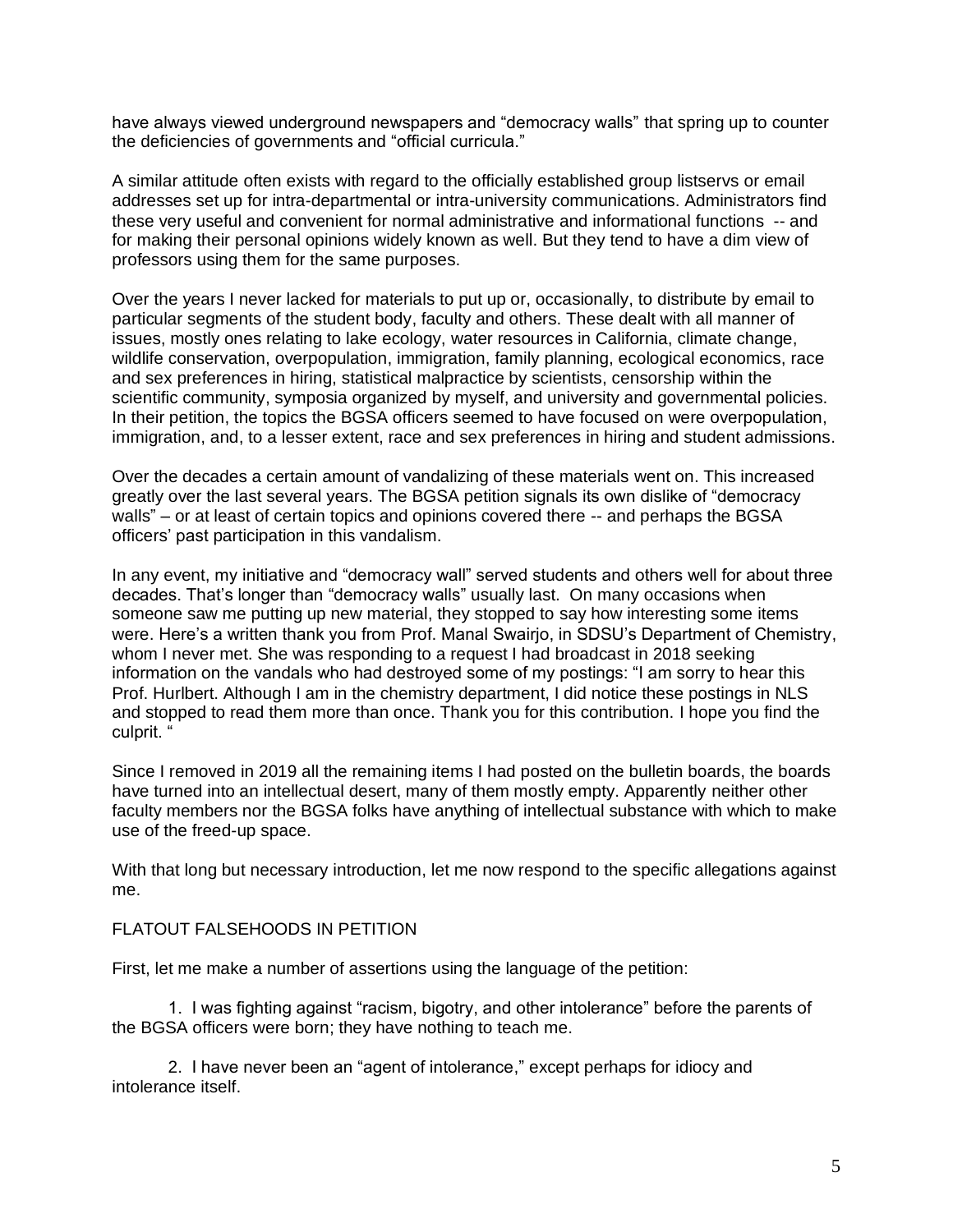3. I have neither a "long history of bigotry" nor a short one.

4. I have never "distribute[d] racist manifestos," anywhere.

5. I indeed have widely and publicly "cast doubt on the value of diversity" of any sort (racial, religious, political, linguistic, etc.) as always being an automatic good. Most intelligent people take the same position. I also do this by quoting in my email signature line the words of a former director of the Los Angeles County Commission on Human Relations, Ron Wakabayashi: "Politicians like to say that diversity is our greatest strength. That is b.s. Diversity simply is. The core question is: How do we extract its assets while minimizing its liabilities?"

6. I don't recall whom I "ridiculed for donating to the Southern Poverty Law Center (SPLC)," but there are indisputable grounds for anybody to do so, indeed, for everybody to do so. See below.

7. I did indeed once refer to Mexico as a "hostile nation." Well documented are decades of the Mexican government attempting to interfere with US immigration legislation, US immigration enforcement, its facilitation and encouragement of illegal immigration, its financial support of US NGOs fighting deportation of illegal aliens and politicking for mass amnesties, and involvement of corrupt Mexican government agencies (border police, local police, federal police, military, governors, etc. ) in building and protecting tunnels and smuggling drugs and people into the US.

8. Yes, I have published many articles in *[The Social Contract](https://www.thesocialcontract.com/info/about_the_social_contract.html)* and occasionally "sent links" to them to graduate students but mostly to other scientists. Some would say those articles include [some of the best case histories](https://www.thesocialcontract.com/artman2/publish/tsc_21_3/index.shtml) available documenting censorship within the scientific community. *The Social Contract* is not a "hate group," is not published by a "hate group," and the opinion of a discredited organization like SPLC is irrelevant.

9. No authority has ever "formally recognized" any "racism and harassment" on my part, not "since 2006," and not before 2006 either.

10. I have never sent any "mass email tirades filled with xenophobic, eugenicist rhetoric."

11. I have never sent or posted any "racist screeds."

12. The "personal use of email filters" is recommended not just "by the department" but universally when you want to avoid any messages of any sort from another person. Believe it or not, "incoming students" already know how to do this. And maybe they have better judgment than do the BGSA officers as to what is "racist" and what is not. Maybe they will find many of my emails valuable and interesting.

13. I have always worked at "creating a welcoming and safe environment" for all students. Any students, however, who demand "intellectual safety" as well as physical are probably at the wrong university, or at least in the wrong department.

14. I have done nothing "to diminish recruitment, support, and retention of both graduate and undergraduate and undergraduate students at SDSU."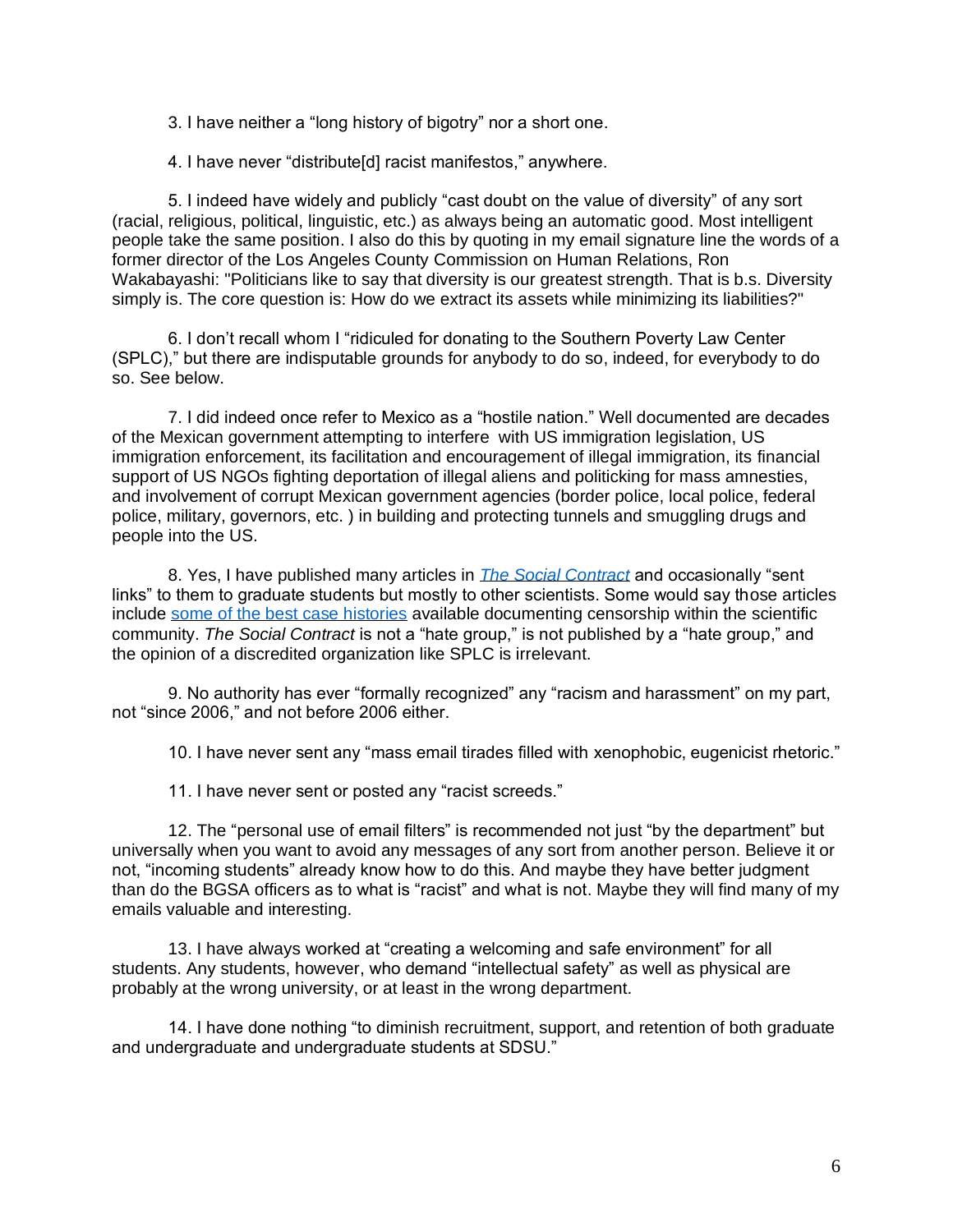15. The BGSA officers say they "deserve... an environment that will let us, and future students, work in peace," by which they presumably mean an environment free of opinions strongly in conflict with those of the BGSA officers.

13. The dishonesty of the BGSA officers persists to the last sentence: "We, the Biology graduate students at San Diego State...." implies an unanimity that does not exist. Only slightly more than half of the BGSA membership has signed the petition. "Some Biology graduate students...." or "The undersigned Biology graduate students ...." were truthful options available.

## THE SOUTHERN POVERTY LAW CENTER

One of the BGSA officers' more monstrous mistakes was to regard the SPLC as an ethical and truthful organization.

This is disappointing in a group of science graduate students who would be expected to have more capacity for critical thinking and thorough literature searches. They say SPLC is "known for its legal cases against white supremacist groups." But despite winning rare lawsuits against white supremacists in the past, it has in fact done nothing to dismantle the white supremacy movement. Indeed [there is evidence it may have strengthened it.](http://citeseerx.ist.psu.edu/viewdoc/download?doi=10.1.1.857.8064&rep=rep1&type=pdf) Moreover, dozens of articles over recent decades by investigative reporters, academics and others document that the SPLC is the wealthiest, most corrupt hate-mongering organization in the US. A few of these articles are given below. Three dozen more are listed in the [Censorship section](http://www.populationstabilization.org/censorship.html) of the *Scientists and Environmentalists for Population Stabilization* website. More can be found by googling "Southern Poverty Law Center" and "fraud."

[The church of Morris Dees: how the Southern Poverty Law Center profits from](http://harpers.org/archive/2000/11/the-church-of-morris-dees/)  [intolerance,](http://harpers.org/archive/2000/11/the-church-of-morris-dees/) Silverstein, 2000 [King of the hate business: with haters on the wane, what will the hate-seekers do?,](https://www.thenation.com/article/king-hate-business/) Cockburn, 2009 [Southern Poverty Law Center: wellspring of manufactured hate,](http://www.cairco.org/news/southern-poverty-law-center-wellspring-manufactured-hate) Simpson, 2012 [Why Is the Southern Poverty Law Center targeting liberals?,](https://www.nytimes.com/2017/08/24/opinion/southern-poverty-law-center-liberals-islam.html?mcubz=0) Hirsi Ali, 2017 [The Reckoning of Morris Dees and the Southern Poverty Law Center](https://www.newyorker.com/news/news-desk/the-reckoning-of-morris-dees-and-the-southern-poverty-law-center) , Moser, 2019 [Repeating Slurs from The Southern Poverty Law Center Is Journalistic Malpractice,](https://dailycaller.com/2019/04/22/mehlman-splc-malpractice/) Mehlman 2019

A major SPLC specialty is to label as "hate groups" almost all organizations arguing for reduced immigration, US population stabilization, and all the social, economic and environmental benefits that would flow from such. The best known of those organizations are as classically liberal or centrist as can be. They all support recommendations of the various national [commissions](https://capsweb.org/blog/three-us-national-commissions-calling-immigration-reductions-and-us-population-stabilization/) for firm enforcement of immigration laws and for reducing quotas for legal immigration to less than half those of current ones.

As succinct measures of the degree to which the BGSA officers have naively adopted the hatemessaging of SPLC, here are the numbers of times with which the petition statement and "Timeline" utilize SPLC's favorite epithets to characterize what I have said, done or written: "racism" or "racist" (17 times), "harassment" (8), "xenophobia" or "xenophobic" (6), "hate group" (4), "bigotry" (3), "anti-immigrant" (2), "eugenicist" (1).

Tellingly, the BGSA officers never specify a single article, paragraph or sentence I've written that would justify any of those epithets. They are simply copycat harassers. At one point they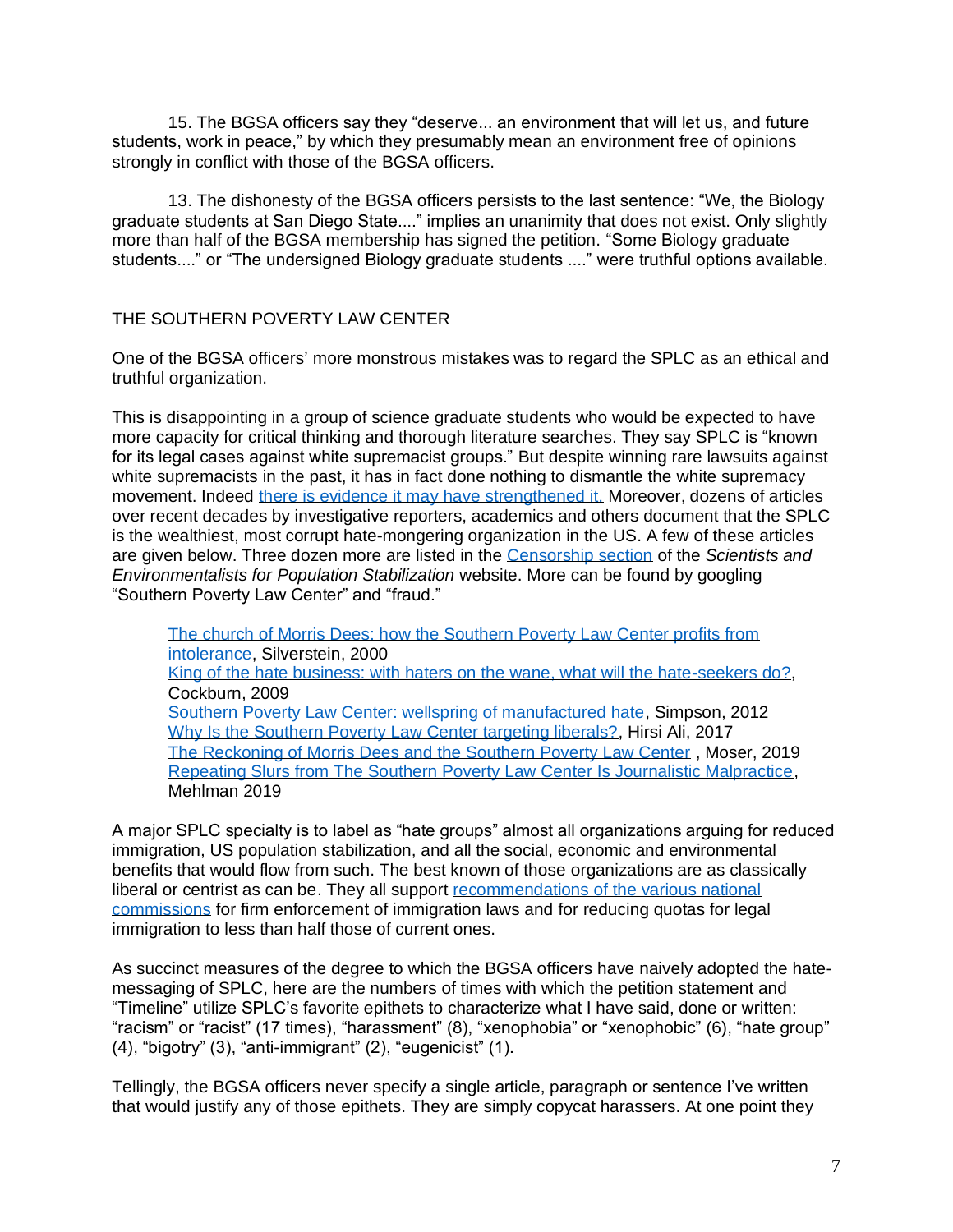cite as evidence of my "racist & xenophobic viewpoints," my implicit reference in an email (November 19, 2019) to the *NY Times* and the SPLC as practitioners of Nazi Joseph Goebbels' 'big lie' strategy on certain topics. Move over Joseph, NYT and SPLC, you've got serious competition at SDSU in the 'big lie' sweepstakes!

## THE PETITION SIGNATORIES

The BGSA petition has been circulated worldwide, in part via linked twitterstorms. Attached to the petition is a graph showing the number of persons having signed the petition, broken down into the four categories defined by petition initiators. The names of signatories are kept secret. The way categories are defined is intended to mislead. Here are the signer numbers as of August 1, 2020, by category:

## **"SDSU Biology Graduate Student":** 77 signers

The Biology Graduate Coordinator, Jamie Rhine, refused to tell me what the total number of Biology graduate students is, but SDSU central databases suggest that in 2019 it was around 132.

## **"SDSU Biology Alumni":** 26 signers

Pretty meaningless datum considering that in the San Diego region alone the number of such alumni is in the thousands.

## **"Faculty (SDSU and Elsewhere)":** 44 signers

A meaningless datum considering that the demographic solicited includes all faculty in all disciplines in all the world's colleges and universities! There is no evidence that any faculty member in SDSU's Department of Biology has signed. The department chair, Robert Zeller, told me recently he'd never even looked at the petition.

## **"Allies-at-large":** 407 signers

A really, really impressive number out of the 7.7 billion eligible!

\*\*\*\*\*\*\*\*\*\*\*\*\*\*\*\*\*\*\*\*\*\*\*\*

The BGSA officers have indicated their intention to present their petition to the SDSU University [Senate.](https://senate.sdsu.edu/) The Senate is, supposedly coincidentally, drafting a new policy that would allow revocation of emeritus status for any person who, in the opinion, of a Senate committee, has caused "harm to the University's reputation." The first draft of this policy is on p. 4 of the agenda [for the July 21, 2020 meeting](https://senate.sdsu.edu/sec-agendas-minutes/documents/sec_agenda_july21_v5.pdfhttps:/senate.sdsu.edu/sec-agendas-minutes/documents/sec_agenda_july21_v5.pdfhttps:/senate.sdsu.edu/sec-agendas-minutes/documents/sec_agenda_july21_v5.pdf) of the Senate Executive Committee. It makes no distinction between the "reputation of the university" and the "reputation of its administrators or its Senate." Nor does it consider that the opinion of the Senate committee could *easily* be opposite that of, say, the faculty as a whole or the general San Diego public.

**If BGSA officers attempt to present the petition to the Senate or any university administrator without a full list of all its signatories that will be further evidence of bad faith on their part.** The Senate and administration should refuse to consider the petition in the absence of the signatory list. As the BGSA officers and other signatories have defamed me before a world audience, I also should be provided with the list of signatories and their email addresses.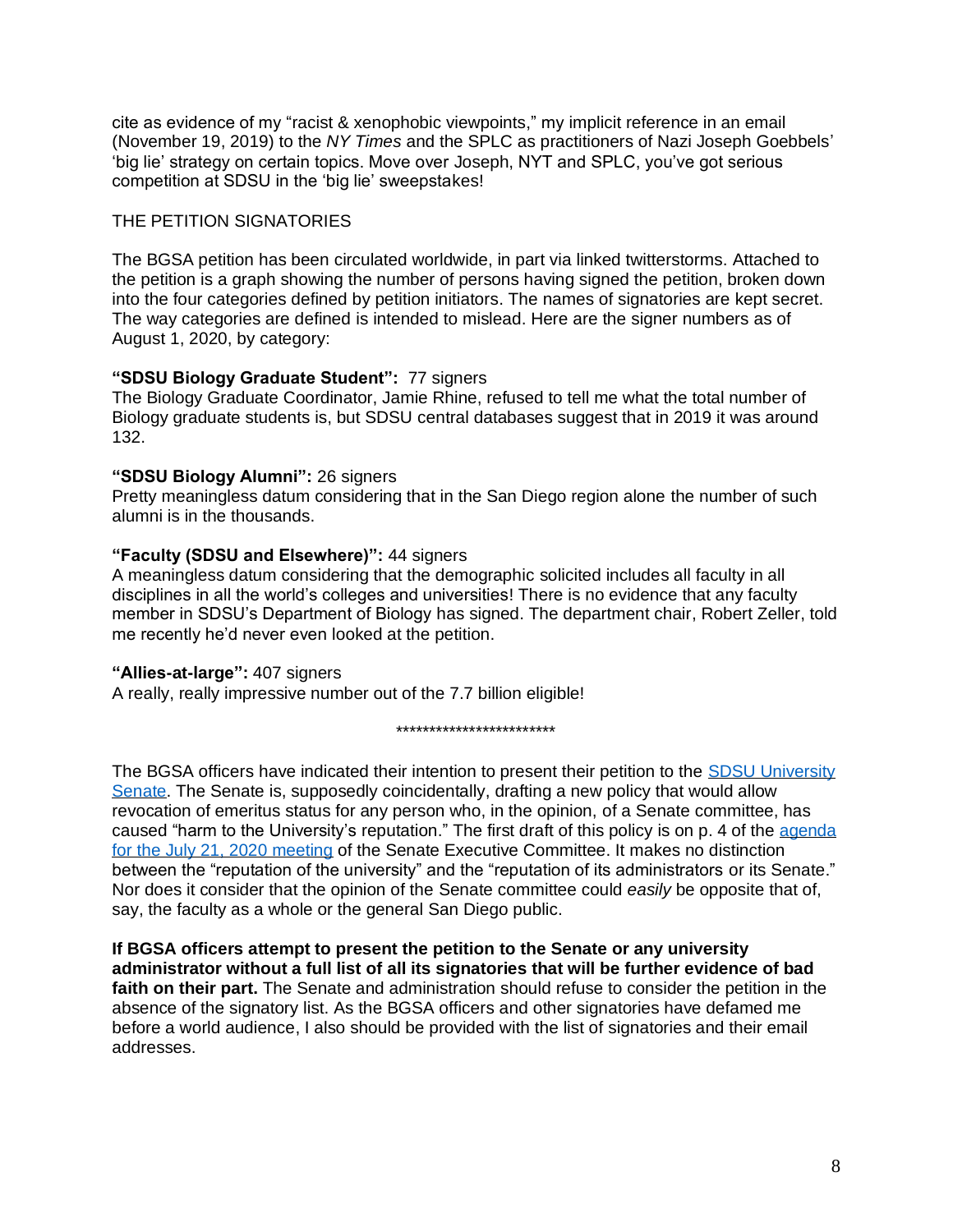This condition should be met before any entity of the SDSU administration or Senate accepts the document for formal review. As far as is publicly known, the petition has not been signed by a single member of the SDSU Biology faculty.

**If the SDSU administration wants to give the signatories a second chance**, before any of the above takes place, all signatories could be sent a copy of this rebuttal of the petition. Signatories should be advised that the list of signers was about to be made public, but they can withdraw their name from it now if they wish. A fast, simple process would be possible. It ideally would be supervised by someone in the central administration, e.g. the Provost, Vice President for Faculty Affairs or Dean of Graduate Affairs.

DECONSTRUCTING THE SO-CALLED "TIMELINE OF DR. HURLBERT'S REPEATED. HARASSMENTS "

The "Timeline" supplement lists in reverse chronological order 17 occasions between 2006 (when BGSA officers were probably in junior high school!) and 2020 when I sent to various parties documents that today's BGSA officers deem objectionable. Each set and/or event is briefly and usually inaccurately characterized by BGSA officers. That claim can be verified because the original "Timeline" provides links to the original verbatim documents. I stand by every one of my past emails.

Below are brief corrections of the inaccurate or incomplete characterizations, date by date, following the "Timeline" format. Beside each date, I give the number of documents that apparently offended the BGSA officers. Readers will note in the original "Timeline" document that the BGSA officers see something sinister in that they received my messages as "bcc" recipients. But that of course is the courteous thing to do when the messages are intended to be only informational and not invitations to a group discussion among all recipients.

#### **7 June 2020 - 2 docs**

My message was titled**, "Whither ESA's Self-Appointed Preachers and Partisan Politicians?" and was sent** to the Ecological Society of America's leadership and large numbers of other ecologists. The ESA leadership in a message to its membership, had effectively endorsed on behalf of the entire ESA the political agendas of a number of movements, organizations and individuals. I pointed out it had no authority to do so and urged it to desist. (Ironically, ecology grad student Brianne Palmer, immediately -- and arrogating omniscience to herself – wrote to the ESA leaders saying that SDSU ecology grad students "do not support the statements made by Dr. Hurlbert.")

As the leaders of increasing numbers of scientific societies (and universities) buckled to the virtue-signaling mob and self-politicized just as ESA did, I converted my letter to ESA into a generic one useful for challenging the self-important, arrogant leadership of any society. See: [Antidotes to the virtue-signaling, violence-encouraging ignorance, arrogance and intellectual](http://www.populationstabilization.org/pdfs/Hurlbert2020AntidotesToIgnorance.pdf)  [thuggery of elitists in U.S. scientific and academic establishments.](http://www.populationstabilization.org/pdfs/Hurlbert2020AntidotesToIgnorance.pdf) Twenty-three of the 60 odd articles, speeches, interviews, etc. that the article links to are by blacks whose centrist or conservative opinions are disdained and ignored by too many white, virtue-signaling, nominally "anti-racist" leaders of scientific societies.

## **18 May 2020 – 2 docs**

I had put online a brief critique of an online article [\(Surviving and Thriving in the 21](https://mahb.stanford.edu/library-item/surviving-and-thriving-in-the-21st-century/)<sub>st</sub> Century) by some Australian scientists, noting that the article was written from the same globalist and utopian perspective that produced the now somewhat dysfunctional European Union. I forwarded this to many ecologists and others urging them "to add their opinions" online.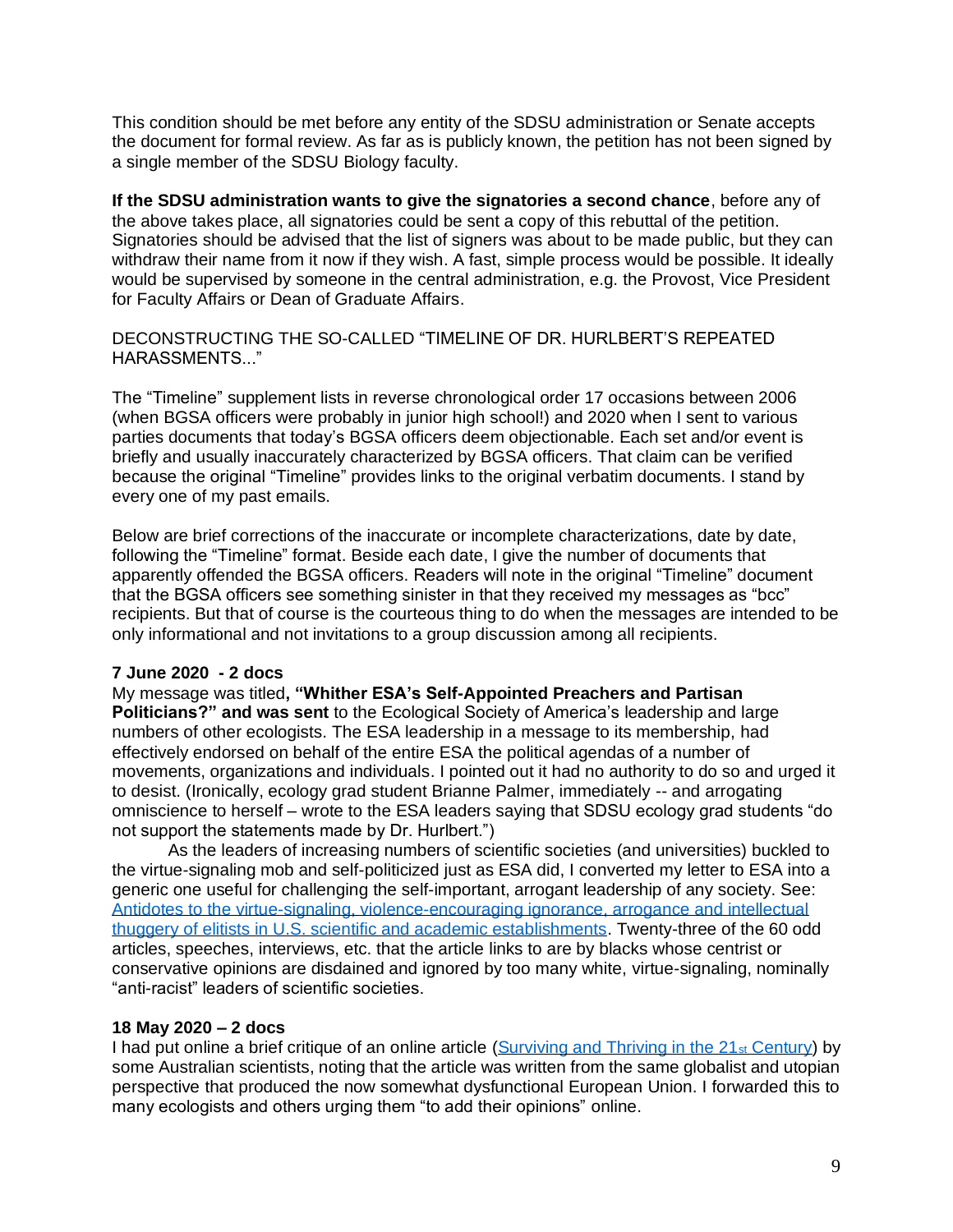#### **20-24 January 2020 – 1 doc**

Earlier that month I had several copies of a beautiful, large format book (Overdevelopment, [Overpopulation, Overshoot\)](https://www.amazon.com/Overdevelopment-Overpopulation-Overshoot-Tom-Butler/dp/1939621232) and some other literature left over from an exhibitor booth that [Scientists and Environmentalists for Population Stabilization](http://www.populationstabilization.org/) (SEPS) operated at the annual meeting in San Diego of the [American Economic Association](https://www.aeaweb.org/conference/2020/preliminary) (AEA) and Allied Social Sciences Associations (ASSA). (40 copies had been gifted to me by [Tompkins Conservation](https://www.tompkinsconservation.org/) for distribution to meeting attendees). I put out an email offering 6 leftover copies to ecology grad students as well as a dozen 65-item population literature packets that were left over. With her willing assent and to prevent theft, I left these on two cabinets in a Biology secretary's office where students requesting materials could pick them up. The Biology graduate coordinator then, without notice to me, put all the materials on the floor in a hallway next to a recycling bin. When I heard about this I did indeed point out to the chair that doing that was "a highly stupid and insulting act" on her part, whereupon the chair confessed he had given the order. He then had all remaining materials moved into the departmental mailroom for me to retrieve. My original characterization of this uncollegial act of censorship was too kind. The BGSA's "Timeline" statement grossly misrepresents this event, and its statement that SEPS "espouses racist and anti-immigrant rhetoric" is the vilest sort of nonsense. A pitiful showing by multiple levels of academia. Compare with the behavior of the American Economic Association which offered SEPS a 50 percent (\$850) reduction in the booth fee to encourage us to sign up!

#### **18 November 2019** – **2 docs**

I distributed widely via email a letter of mine that had just been accepted by the New York Times. This criticized [an article in the NYT](https://www.nytimes.com/2019/11/18/us/politics/stephen-miller-white-nationalism.html?auth=login-email&login=email) for implying that those calling for reduced legal immigration were racist when their proposals were based on recommendations of three past national commissions. And I added a longer critique of the censoriousness of the NYT and SPLC that keeps the public uninformed on such matters. In the immature eyes of BGSA officers, of course, I was just doing this to push my "racist and xenophobic viewpoints." My letter is still on the NY Times website but lost among 418 other letters on the article. Here it is verbatim: "Nov.18, 2019: One despairs at the ignorance and duplicity of journalists these days -- and the ignorance that perpetuates among the general public. What is the foundation for the immigration reforms being pushed by Trump, Miller and Sessions? The recommendations of the 1995-96 Commission on Immigration Reform which was headed up by the powerful, Democratic, African-American Barbara Jordan (D-TX). And before that the recommendations of the 1972 Rockefeller Commission on Population and the American Future. And again in the 1990s the recommendations of Clinton's Council on Sustainable Development. The authors and many commenters are, in effect, calling those commissions racist because they suggested LEGAL immigration rates should be cut by more than 50%. For summaries of their recommendations, see: [https://www.capsweb.org/blog/three-us-national](https://www.capsweb.org/blog/three-us-national-commissions-calling-immigration-reductions-and-us-population-stabilization)[commissions-calling-immigration-reductions-and-us-population-stabilization](https://www.capsweb.org/blog/three-us-national-commissions-calling-immigration-reductions-and-us-population-stabilization)."

## **2 September 2018 – 1 doc**

Yes, indeed, I did send out widely an email requesting "help identifying a vandal" who had removed materials from one of my bulletin boards. Again showing their naivete about the nature of the SPLC, the BGSA officers falsely state that some of the materials came from a "hate group." This suggests that they themselves may have been the vandals or at least know who the vandals were. They then accuse me of threatening them and others: "On its own, Dr. Hurlbert's email is innocuous. In the context of Dr. Hurlbert's racist & xenophobic emails and bulletins, it is threatening."

#### **19 August 2018 – 2 docs**

In response to an article I sent out widely by UCLA astronomer and president of [Californians for](https://capsweb.org/)  [Population Stabilization](https://capsweb.org/) Ben Zuckerman, the BGSA officers used an article in the UCLA Daily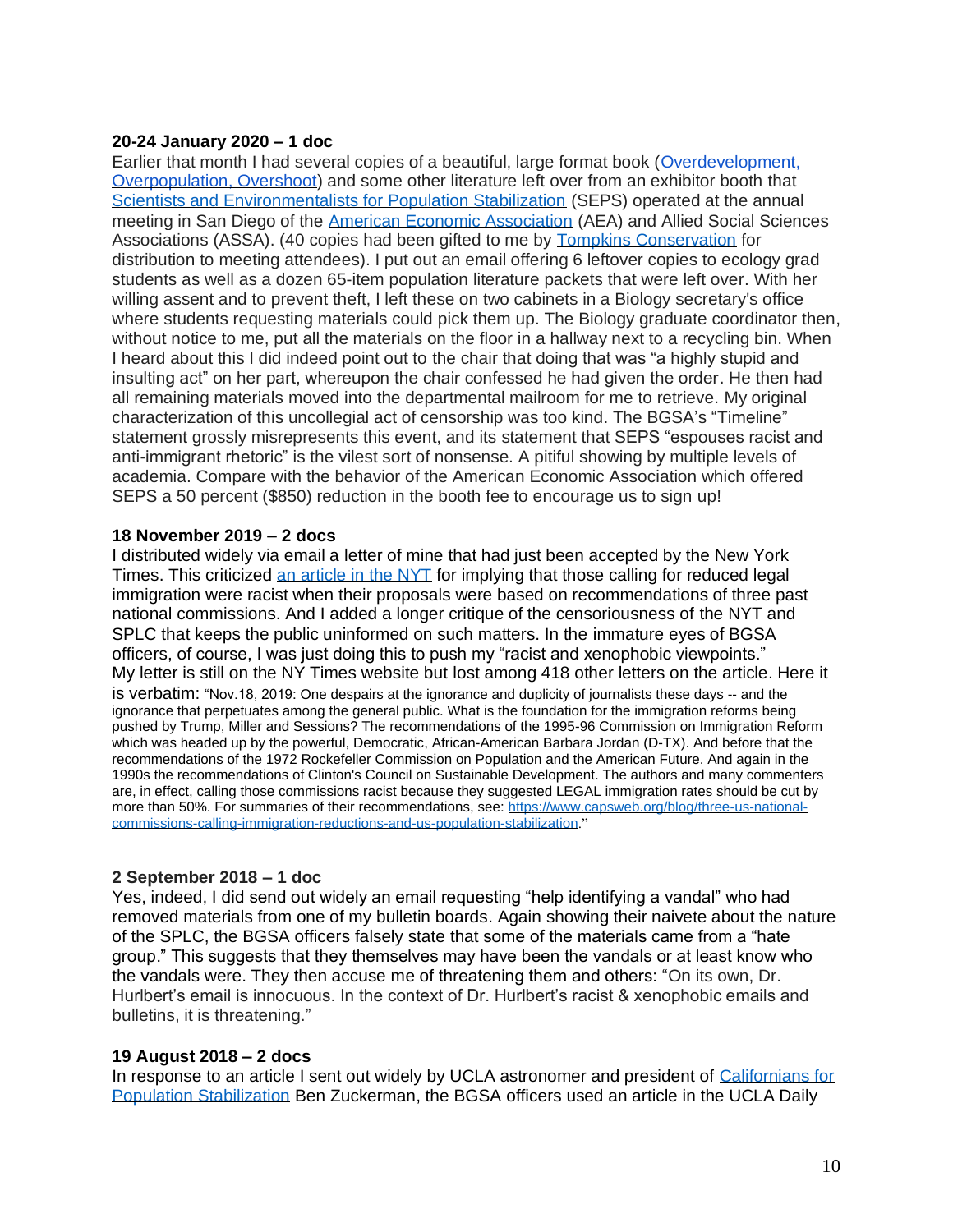Bruin by Justino Mora, an illegal alien alumnus, to falsely claim that Zuckerman "has welldocumented ties to multiple high-profile and active white nationalists." Deceptively, they don't mention Zuckerman's Daily Bruin piece that thoroughly refuted Mora's attack. Zuckerman's response received large numbers of positive online comments. Nor do the BGSA officers mention how Mora was fired as Chief Financial Officer of his own company, Undocumedia, after its executive director was accused of "sexual harassment and anti-black sentiments" and resigned. All details can be found in [Misinformed accusations prevent reasoned discussion on](http://www.cairco.org/blog/misinformed-accusations-prevent-reasoned-discussion-immigration)  [immigration: The annotated version](http://www.cairco.org/blog/misinformed-accusations-prevent-reasoned-discussion-immigration) , August 2019.

## **16 September 2017 – 3 docs**

This item accurately quotes from an open letter I sent to SDSU president Sally Roush calling her attention to the fact that two external review panels evaluating our Department of Biology had, in effect, called for use of race and sex preferences in hiring of faculty and admission of students, despite such being illegal under the California Constitution. It falsely labels that letter and its links as a statement "against diversity in the department/university in general." See: [Politicized external review panels as unguided "diversity" missiles.](https://www.ceousa.org/about-ceo/docs/1140-politicized-external-review-panels-as-unguided-diversity-missiles)

#### **31 July 2017 – 11 docs**

This item presents a serious and lengthy letter, with many links, that I sent to leaders of the Ecological Society of America in response to their request for suggestions of topics for a Policy Forum being planned for the 102nd meeting of the Society. I copied it widely to ecologists at SDSU and elsewhere. The BGSA officers viciously and with zero justification characterize it as "another example of environmental policy ideas borne out of racist and xenophobic funding and thought."

#### **21 April 2017 – 4 docs**

Guilty as charged. I did send out widely to the San Diego scientific community, including the SDSU ecology grad students, information on the updating of the SEPS website and a critique by myself and two colleagues of the then-upcoming March for Science, its sponsors (AAAS, ScienceDebate.org), and its ill-disguised partisan political nature.

## **17 April 2017 – 3 docs**

Quite deceptively the BGSA officers in their brief list of events surrounding a talk I gave at Scripps Institution of Oceanography in February 2017, mention only my "invitation" and my "harassment of the SIO community." They make no mention of the attack on me by a few SIO graduate students and one SIO faculty member prior to my talk that initiated the whole fracas Equally dishonest is the BGSA officers' failure to mention an article they had received that was published in 2019 in a bioethics journal. The article gives a detailed account of the whole event - - an event that left egg on the face of a few people at SIO but was very successful for its promotion of academic freedom, education and the outing of censors. Attendees picked up more than 800 articles on population issues I had made available. See: Attempts by scientists to [suppress discussion of overpopulation: A California case that backfired nicely](https://eubios.info/EJAIB92019.pdf).

Showing a high degree of hostility to such educational efforts and shortly after I had sent out notice of the 2019 article to the whole Biology department, the departmental leadership established a new regulation just for my benefit: emeritus professors may not make more than 100 photocopies per month on the departmental photocopier. Since I've paid all my own paper costs and done all the labor myself since 2006, there has been close to zero cost to the department. (Oops, I didn't pay for the staples!) This likely was the handiwork of iGen complainers and their faculty supporters, a 4.2 seismic tremor forewarning of the "big one" they had in preparation.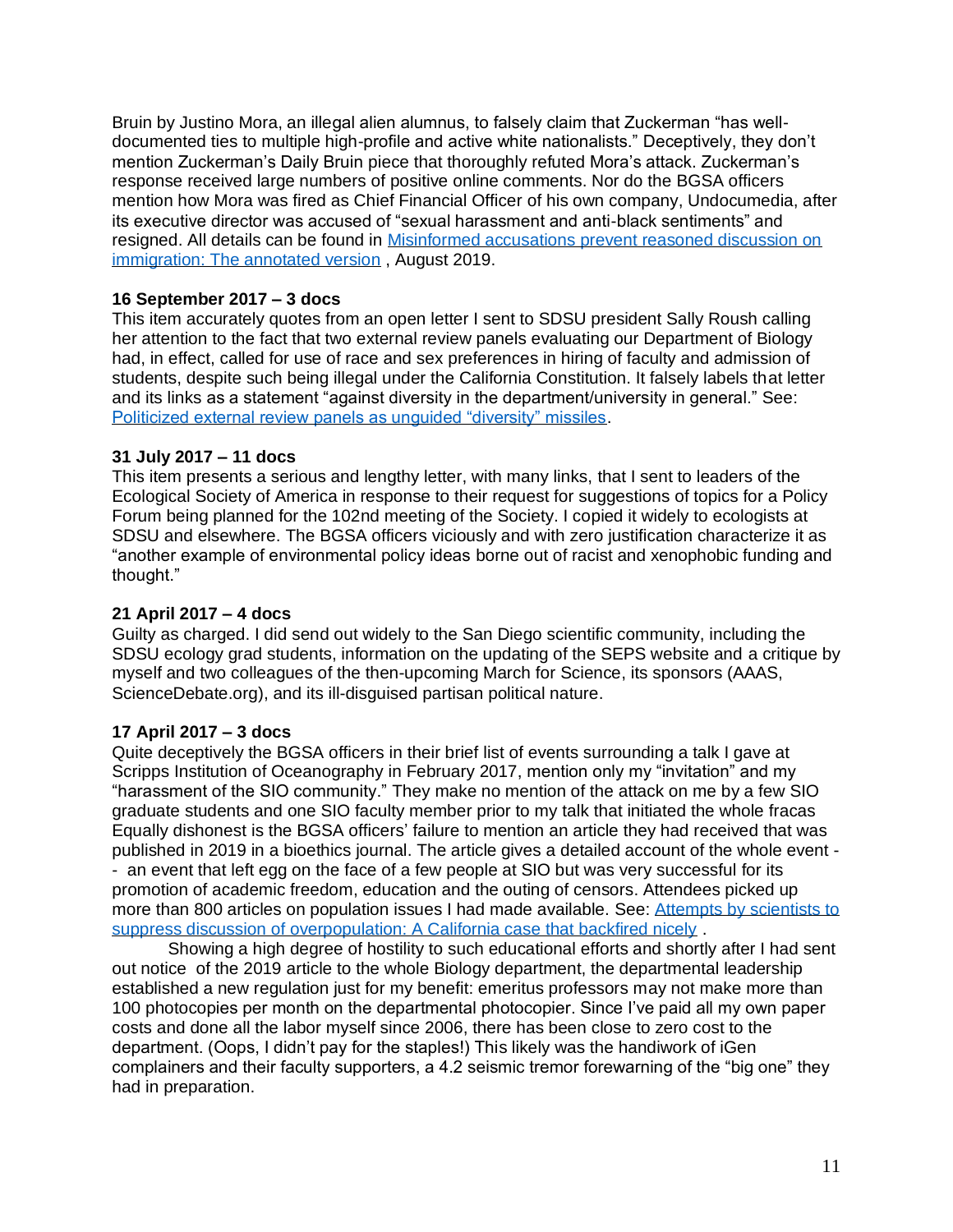## **12 February 2016 – 2 docs**

The BGSA officers mislead again. They object to my distribution of an article on censorship but studiously avoid citing it: [AAAS Wields the Censor's Hammer on U.S. Population Issues](http://www.capsweb.org/blog/aaas-wields-censor%E2%80%99s-hammer-us-population-issues) **.**  "That AAAS did not discuss population stabilization at its annual meeting" was a piece of nonnews mentioned in passing.

#### **8 February 2012 – 6 docs**

This concerns a letter **("A Letter from Edmonton, Ottawa and San Diego Concerning AAAS**") that David Schindler (U. Alberta), Madeline Weld (President, Population Institute of Canada) and I sent to many thousands of scientists across the U.S. and Canada detailing how both Californians for Population Stabilization (CAPS) and the Population Institute of Canada (PIC) were prohibited from having exhibitor booths at the 2012 AAAS meeting in Vancouver, over the objections of 100 Canadian and U.S. scientists. The letter contained links to five articles on population issues. One of these provided verbatim all our correspondence with AAAS and a detailed account of our battle with the organization: [American Association for the](https://www.thesocialcontract.com/artman2/publish/tsc_22_2/tsc_22_2_schindler.shtml)  [Advancement of Silence \(on national population policies\) muffles 'obnoxious' Canadians too](https://www.thesocialcontract.com/artman2/publish/tsc_22_2/tsc_22_2_schindler.shtml) . Again, showing how out of touch they are with the real world, all the BGSA officers can do is repeat the falsehood that CAPS is "funded by and associated with white nationalists."

## **29 January 2012 – 26 docs**

Guilty as charged. I did forward to a large number of scientists links to 25 articles in the journal *Climate Change* dealing with climate change in California. And yes, in an accompanying note, I noted the set of articles did imply we should not try to stabilize our population, even though this would greatly reduce U.S. contributions to greenhouse gas levels. It implied instead that we should be "accommodationists" and accept the unending population growth wanted by the power elites, its effects on greenhouse gas emissions be damned. For this, the BGSA officers again accuse me of having "racist & xenophobic views."

## **15 July 2011 – 1 doc**

Nothing better reflects the desperate pettiness of the BGSA officers than their dredging up this 2011 tongue-in-cheek email to a SDSU administrator w/ copies to Biology faculty and students. My letter concerned the campus's obsession with restricting smoking areas on campus on health grounds while tolerating sale of all sorts of unhealthy snack foods and drinks simply because the university makes money from them. The BGSA officers are so naïve that they claim I was implying SDSU had a "policy to address overpopulation [by] allowing community members to drink on campus and drive home."

## **13 April 2011 – 2 docs**

When *The Social Contract* came out with a special issue with 16 articles on "Scientists as Censors: How Political Correctness Corrupts Environmental Science," I sent out widely a notice on it, giving its table of contents. The response of the BGSA leaders? They say their GEG (Great Ethical Guide), the Southern Poverty Law Center, says the publisher is a "hate group".

#### **17 April 2008 – 1 doc**

Yes, I did refer to Mexico as a "hostile nation" (see comment #7 above) and yes, I did offer verbal support to an Arizona state senator who was leading an effort to get illegal immigration to that state under control.

#### **October 2006 – 2 docs**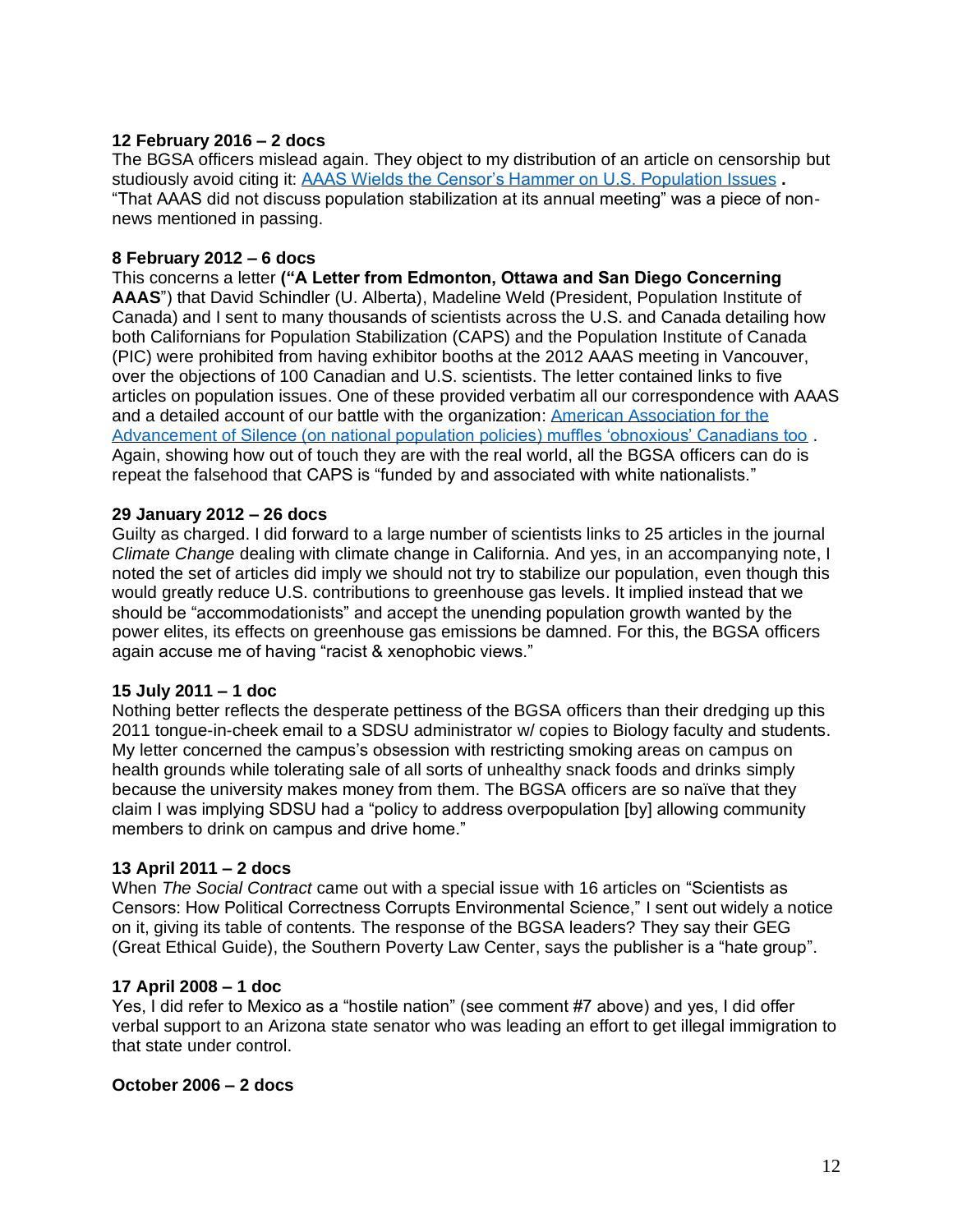The SDSU administration will not appreciate the BGSA officers bringing up again this 2006 event that ended up causing the administration much embarrassment. But so be it. SDSU Associate Vice President Zimmerman did NOT "prohibit" me from me from using the university email. But she threatened to do so -- in a letter she showed to the news media before she showed it to me. I rejected the threat and took it to the SDSU president. The news media and talk radio shows jumped on the story, and some SDSU administrators got letters supporting me and criticizing the administration. Then the ACLU intervened with a California Public Records Act request to the SDSU administration. Suddenly only the chirping of the crickets could be heard. A detailed account of the episode is being written up, as another cautionary tale for unethical, uninformed, hot-headed ideologues. The description of the Minutemen as "a virulent nativist extremist group" is highly inaccurate and comes straight from "the usual suspect," the SPLC.

LIST OF ALL EMAILS AND ARTICLES, BY TITLE, OBJECTED TO BY THE BGSA OFFICERS

Below is a simple list of 16 email messages and 66 articles (attached or linked to the emails) that were the key irritants to the BGSA officers. Direct links to many are discoverable in the BGSA officers' "Timeline" document.

A major complaint of the petition is that I have "posted outwardly racist materials in the North Life Sciences building that remained for years." Yet the BGSA officers cite not a single such item – and they can't because the claim is a lie. Do they think the Biology faculty would have tolerated such materials?

- 1. Whither ESA's Self-Appointed Preachers and Partisan Politicians? (email, June 7, 2020)
- 2. Whither ESA's Self-Appointed Preachers and Partisan Politicians? (article)
- 3. Some Aussies go globalist (email, June 11, 2020)
- 4. Surviving and Thriving in the 21st Century (article)
- 5. "Overpopulation..." book & literature packets (email, January 24, 2020)

6. [my reply to Graduate Coordinator's unauthorized move of above materials to hallway floor] (email, January 24, 2020)

7. Your Comment on The White Nationalist Websites Cited by Stephen Miller (published letter, NYT)

8. [Expansion on #7 above sent to many biologists and ecologists] (email, November 18, 2020) 9. Need help identifying a vandal (email, September 2, 2018)

10. Misinformed accusations prevent reasoned discussion on immigration: The annotated version (article)

11. Zuckerman's last year win at UCLA (email, August 19, 2018)

12. SDSU and CSU to defy the California Constitution? (email, September 16, 2017)

13. Race, sex, and faculty searches, Department of Biology, SDSU, 1988-2002, with

commentary on policies and actions of the SDSU administration (article)

14. Politicized external review panels as unguided "diversity" missiles: California university administrators remain ultra-slow learners (article)

15. Politically incorrect questions for ESA Policy Forum (email, July 31, 2017)

16. The globalist copout (article)

17. Wives of the Bishop of Worcester: the Ecological Society of America and globalist copoutism (article)

18. Will the Ecological Society of America bite the population bullet? (article)

- 19. Frontiers, immigration and political censorship (article)
- 20. Population camel get its nose into ecologists' tent: hope is high that rest will follow (article)
- 21. Refusal to correct misinformation on immigration numbers from ESA (article)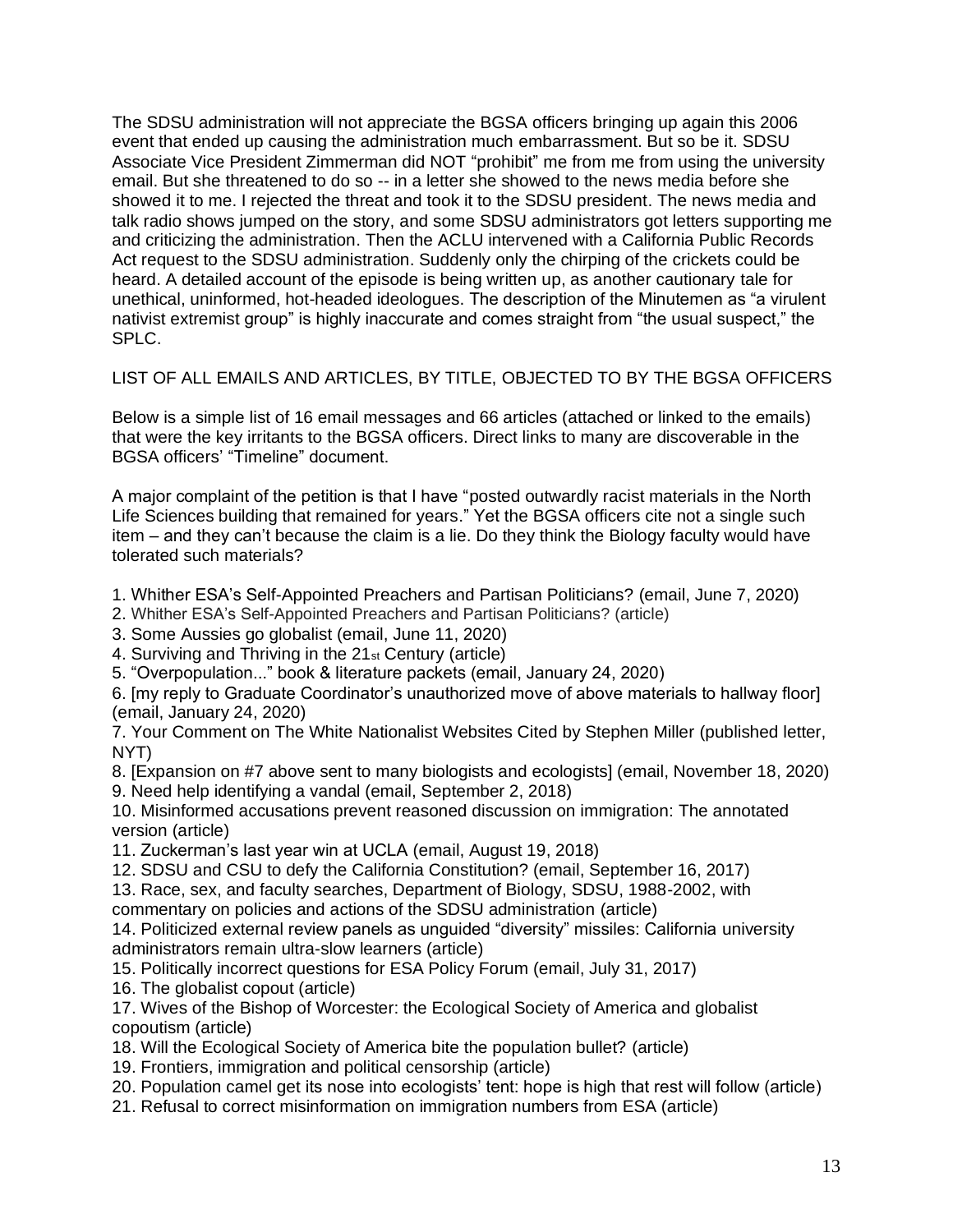22. Is the AAAS oblivious to U.S. overpopulation and its consequences? Or is it just another censor? (article)

23. American Association for the Advancement of Silence (on national population policies) muffles "obnoxious" Canadians too (article)

24. AAAS wields the censor's hammer on U.S. population issues (article)

25. But is it really a march for science.... (email, April 21, 2017)

26. But is this really a march for science or are folks being led down a primrose path? (article)

27. A Scientists' March on Washington Is a Bad Idea (article)

28. SIO hardly measures up to UCLA (email, March 11, 2017)

29. Attack on a speaker by Scripps Institution of Oceanography geophysicist and students, and the speaker's response (essay)

30. Attempts by scientists to suppress discussion of overpopulation: a California case that backfired nicely (article)

31. AAAS wields the censor's hammer again (email, February 12, 2016)

32. AAAS wields the censor's hammer on U.S. population issues (article)

33. A Letter from Edmonton, Ottawa and San Diego Concerning AAAS (email, February 8, 2012)

34. Consumption: the other side of population for development (article)

35. Vallentyne was right: achieving sustainability requires accounting for all relevant factors (article)

36. Tribute to an "obnoxious" ecocatalytical demotechnician: Jack Vallentyne on population (article)

37. Impacts of Climate Change on California (email, January 9, 2012)

38-64. Table of contents, for *Climate Change*, vol. 102, issue 1, with links to 26 articles

65. Smoking in Designated Areas Policy (email, July 15, 2015)

64. Scientists as Censors: new publn (email, April 13, 2011)

65-81. Table of Contents for *The Social Contract,* Spring 2011 special issue on "Scientists as Censors: How Political Correctness Corrupts Environmental Science." (16 articles) 82. bravo! Support AUHTM/rep.pearce (6-line email, August 17, 2008, to Sen. Pearce in

Arizona legislature in support of Arizona's attempts to halt illegal immigration).

ZERO COMPLAINTS UNTIL THE ARRIVAL OF iGen

For 30+ years prior to the arrival at SDSU of this current cohort from iGen, there has never been a single person in any venue who claimed that informational items I've distributed have been "racist" or any of the BGSA officers' other favorite epithets. Such did not occur:

-- in the SDSU Biology department from the 1980s to January 2020

-- in [exhibitor booths operated by SEPS](http://www.populationstabilization.org/booth.html) at annual meetings of 26 different scientific societies between 2012 and 2020, where a total ca. 100,000 articles and ca. 500 books have been given away

-- in exhibitor booths operated annually by CAPS or SEPS at the San Diego EarthFair since 2000

-- when I distributed 30 population literature packets containing 35 items each at a November 2016 one-day Sierra Club-sponsored symposium in San Diego on marine conservation -- when, to complement my February 2017 talk on human population issues at Scripps Institution of Oceanography, I gave out to attendees more than 800 articles on population issues -- at numerous smaller meetings of diverse sorts in San Diego County for which I provided literature packets.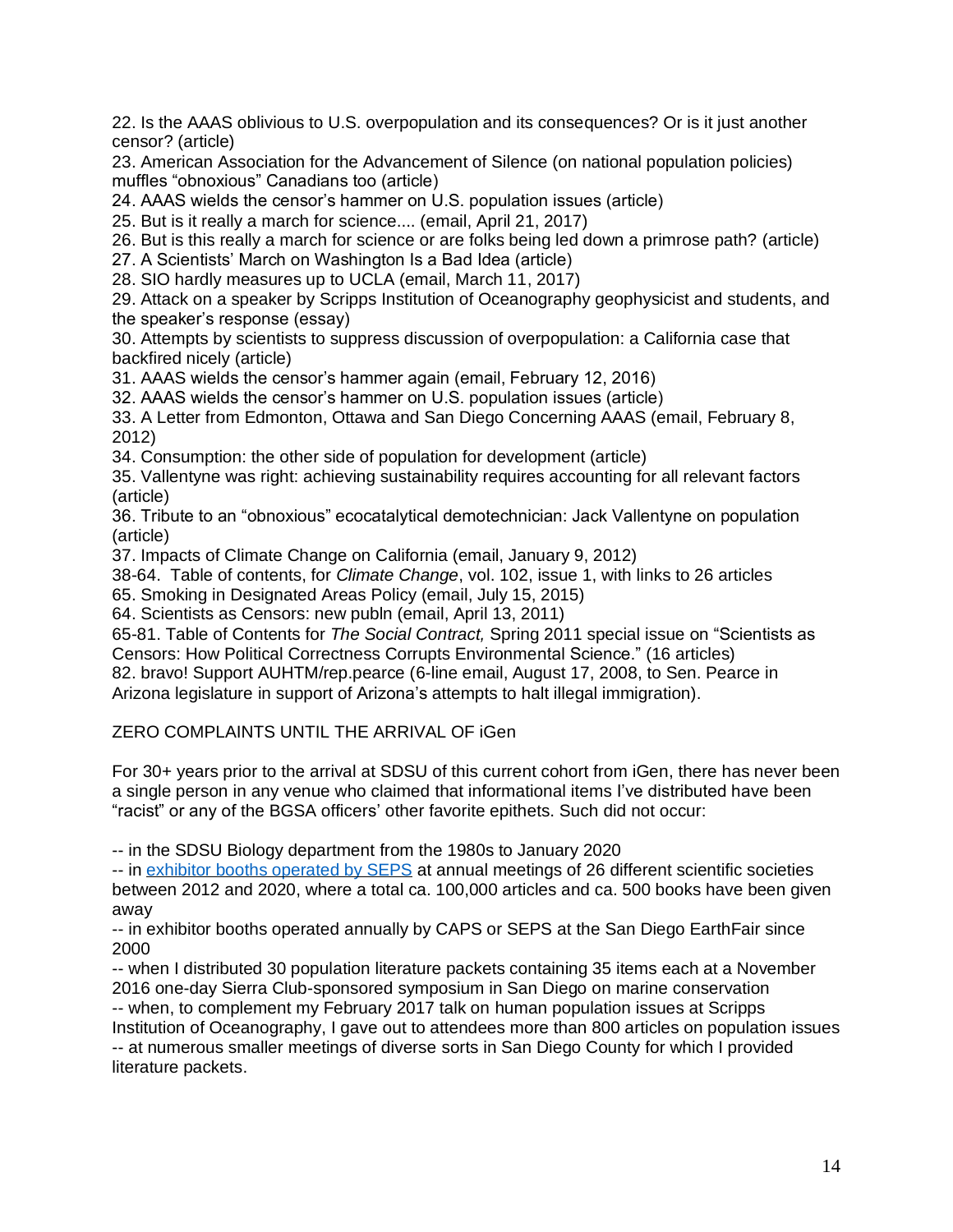The literature distributed in all these different venues has been diverse in subject matter but always with human population issues as a central theme. If I've been putting racist materials in my emails or on the bulletin boards for decades wouldn't faculty members or administrators have taken action long ago?

If our exhibitor booths contained any racist materials, why have there been no complaints by attendees to meeting organizers when hundreds or thousands of attendees saw our literature displays at every meeting? And why have we always been invited back for the following year (an invitation that manpower and budget limitations have usually prevented us from accepting)? Hint: no iGen folks among the meeting organizers?

## BIOLOGY ADMINISTRATORS BLOCK MY SELF-DEFENSE, CENSOR NEWS, SIDE WITH THE COMPLAINERS

Sometime in May or June 2020 the chair of the Biology department, with no notice or explanation to me, blocked my ability to use the normal listservs for contacting the current faculty, the retired faculty and the different subsets of graduate students. I then constructed my own group list for the current faculty and the BGSA officers.

By early August 2020 as a result of the BGSA officers petition's having been advertised worldwide to some degree, reporters and others began to contact me. Earlier, unbeknownst to me, and supposedly coincidentally, some members of the SDSU senate had begun drafting a new policy that would allow revocation of emeritus status for emeritus professors who, in the opinion of a Senate committee, had done something to "harm the reputation" of the university. This ferment generated the following nine articles, commentaries, and letters by the end of July  $2020 -$ 

[Confronting a persistent harasser and slanderer: Letter to a Scottish lass and whale watcher,](http://www.populationstabilization.org/pdfs/Hurlbert2020ConfrontingPersistentHarasser.pdf) [Hurlbert, June 28, 2020, San Diego State University](https://www.nas.org/blogs/article/an-emeritus-professor-under-siege-once-again)

[Emeritus Professor Under Siege Once Again](https://www.nas.org/blogs/article/an-emeritus-professor-under-siege-once-again) , Randall, July 16, 2020, National Association of **Scholars** 

[Opinion: Illiberal Faculty Rule to Protect SDSU's 'Reputation' Echoes China, Iran](https://timesofsandiego.com/opinion/2020/07/18/new-faculty-rule-to-protect-sdsus-reputation-echoes-china-iran/) , Herman, July 18, 2020, *Times of San Diego*

[Proposal to revoke emeritus professor status brings 'cancel culture' debate to SDSU,](https://www.sandiegouniontribune.com/news/education/story/2020-07-20/an-attempt-to-control-what-sdsus-emeritus-professors-can-say-triggers-backlash) Robbins, July 20, 2020 *San Diego Union-Tribune*

[FIRE Letter to San Diego State University, July 23, 2020](https://www.thefire.org/fire-letter-to-san-diego-state-university-july-23-2020/) , Steinbaugh, Foundation for Individual Rights in Education (A three-page letter to the president of the SDSU Senate)

[Canceling Emeritus,](https://www.insidehighered.com/news/2020/07/23/san-diego-state-faculty-committee-considers-proposal-strip-professors-emeritus) Flaherty, July 23, 2020, Inside Higher Ed

[Amid criticism, SDSU will reconsider controversial proposal to revoke emeritus status of](https://www.sandiegouniontribune.com/news/education/story/2020-07-24/sdsu-reconsiders-emeritus-status)  [professors](https://www.sandiegouniontribune.com/news/education/story/2020-07-24/sdsu-reconsiders-emeritus-status) , Robbins, July 24, 2020, *San-Diego-Union-Tribune*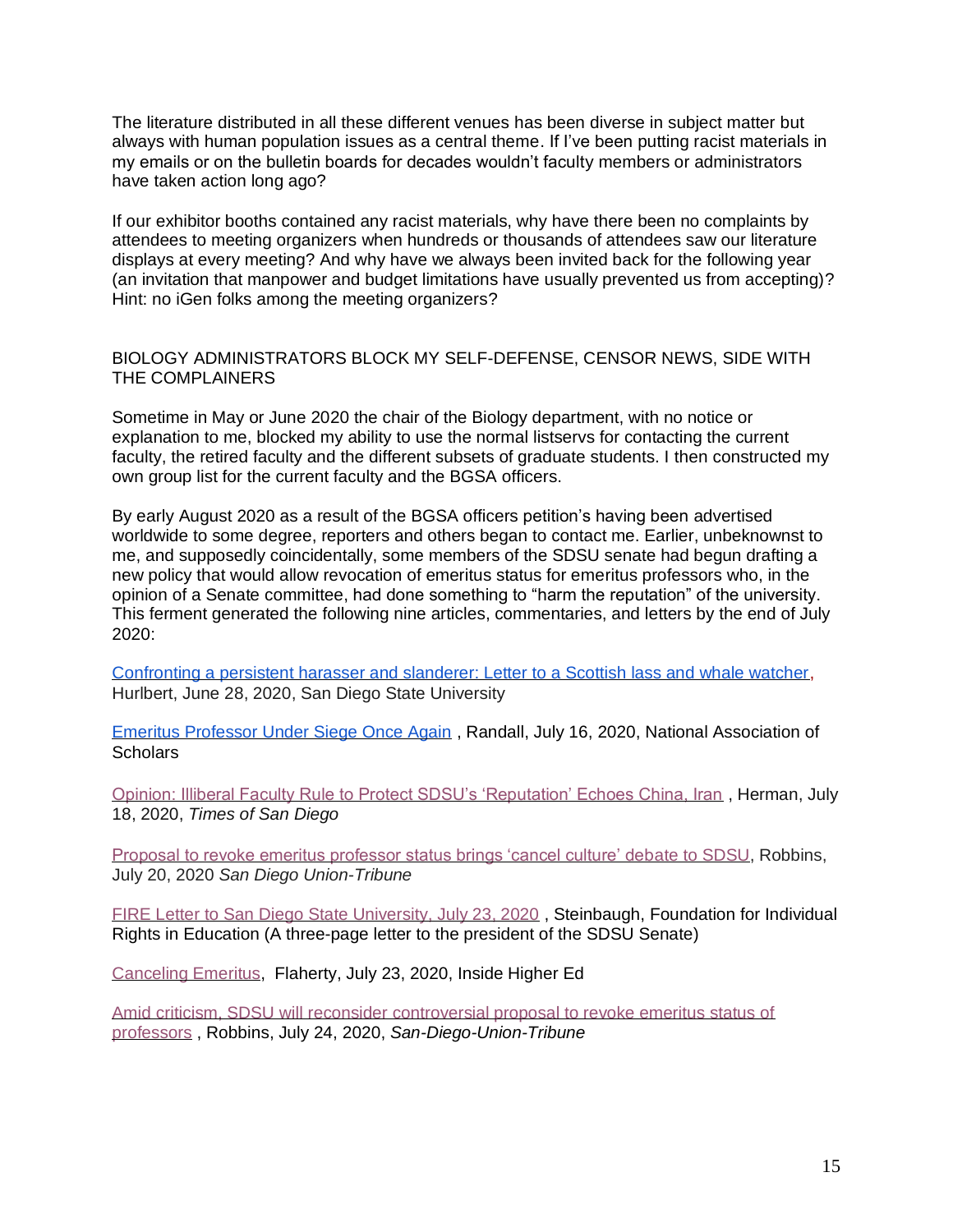[Cancel Culture Takes Root at San Diego State University](https://mailchi.mp/pfirdc/cancel-culture-lives-at-san-diego-state-university?e=b9219d56ee) , Lynn, July 25, 2020, Progressives for Immigration Reform

[Retired conservative SDSU professor targeted by effort to revoke his emeritus status](https://www.thecollegefix.com/retired-conservative-sdsu-professor-targeted-by-effort-to-revoke-his-emeritus-status/), Hilu, July 27, 2020, *The College Fix*

On August 4, I sent to the BGSA officers and Biology faculty a message that said in part:

*This note is to inform all members of BGSA of what is appearing around the US in the news media and other networks about actions taken on your behalf by the BGSA officers, who I'm told control this listserv. If the BGSA leaders do not care to forward it to the entire BGSA membership, individual faculty members ... at least have the option to pass it on to their own students. Your petition is being discussed by SDSU senators and administrators and nationwide in the comments sections of several of these articles. Because there has been put into effect a policy (unannounced and unexplained) to maximize the difficulty of my communicating with the Biology faculty and grad students, you didn't get this when you could have been among the early commenters on these articles -- now I'm giving you another chance to pile on! Still time to do so. You'll find much new information in the large number of substantive comments on some of the articles.*

The BGSA officers were silent and did not pass the message on to their fellow graduate students.

So on August 13 I sent to the Biology department chair, the Biology Policy and Planning Committee, the individual faculty advisors of the six BGSA officers, and the College of Sciences dean a message that read in part:

As you all know I have been attacked by BGSA leaders and others. There has been a fair bit of media and NGO attention to this and will likely be more soon. Earlier I asked that the entire BGSA membership be informed of this media attention by the BGSA leadership. That this has not happened says a lot about the non-democratic tendencies of the BGSA leaders. I have a right to defend myself directly to the entire BGSA membership. So I request that you either 1) rescind your unexplained removal of my ability to use the six group email lists for grad students..., that for current Biology faculty, and that for retired Biology faculty (my peers); OR 2) forward the message below to all Biology grad students exactly as it is and containing the same links that were in my earlier attempt. Otherwise you may be seen, eventually by a large audience, as opposing transparency, favoring one group of graduate students over the other, and supporting the attack on me. If Bob declines to do this, every other faculty member in the cc line has sufficient authority to do it on their own, with no apologies to anyone. There is no escape in assuming, "George will do it."

There was no response, aside from the chair simply confirming that the BGSA officers had received my earlier message.

Most objective outside viewers will understand that, at the moment, once again an entire departmental faculty has buckled to the mob.

We pause now for a long intermission while the second act is written.

\*\*\*\*\*\*\*\*\*\*\*\*\*\*\*\*\*\*\*\*\*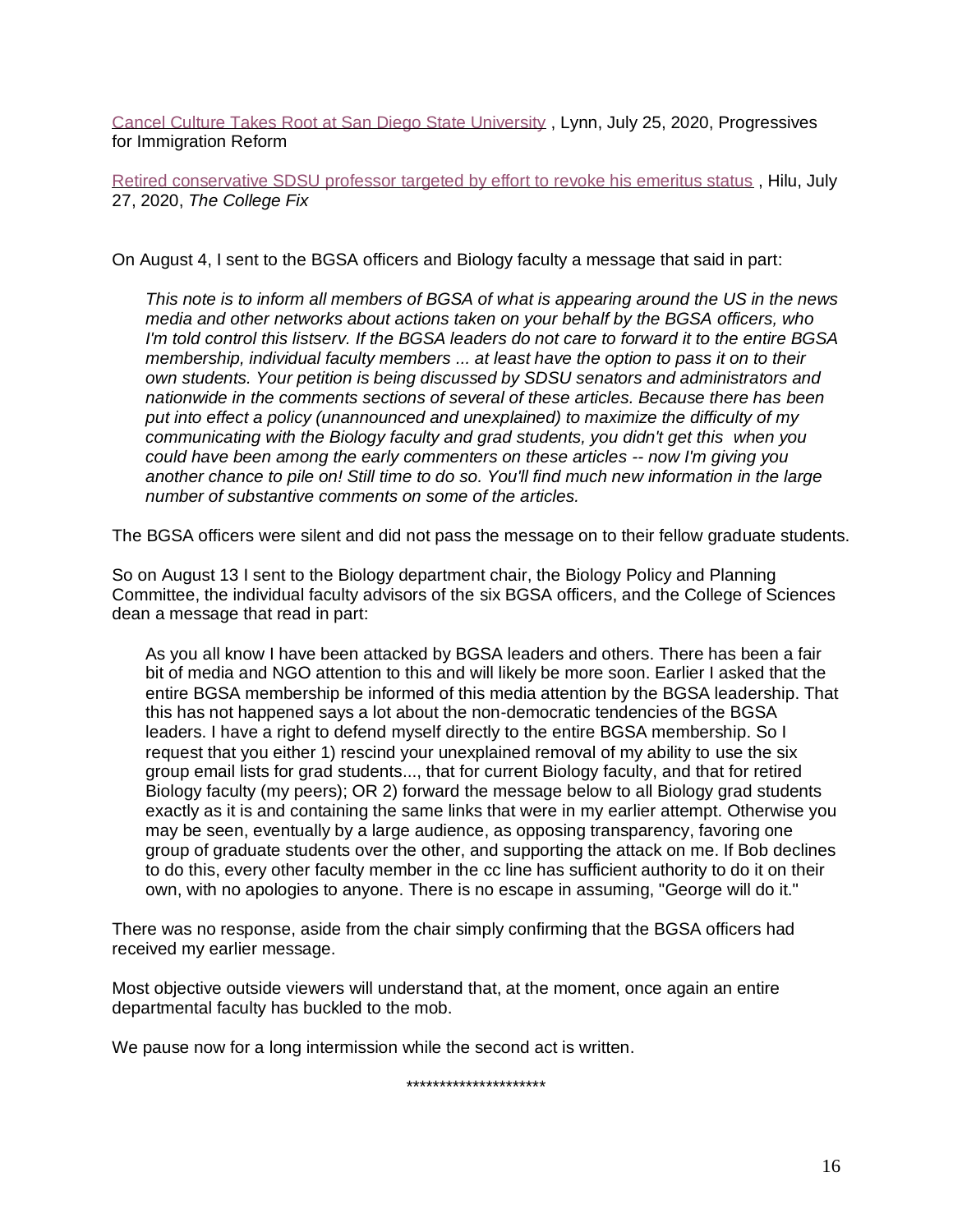OFFICERS OF THE SDSU BIOLOGY GRADUATE STUDENT ASSOCIATION, 2020-2021

NOTE: Undergraduate institutions are given as they are likely one important source of the values reflected in the officers' actions.

AMANDA ALKER, Co-President, aalker@sdsu.edu Current faculty advisor: Dr. Nicolas Shikuma Undergraduate Institution: Florida Atlantic University

KYLIE CURTIS, Co-President, kylie.mc.curtis@gmail.com Current faculty advisor: Dr. Rebecca Lewison Undergraduate Institution: St. Mary's College of Maryland

GRETA SCHMIDT, Treasurer, gschmidt@sdsu.edu Current faculty advisor: Dr. Rebecca Lewison Undergraduate Institution: Boston University

BRIANNE PALMER, Ecology Program Representative, brianne.r.palmer@gmail.com Current faculty advisor: Dr. David Lipson Undergraduate Institution: Utah State University

BEN SCOTT, Evolution Program Representative, BFSCOTT1906@gmail.com Current faculty advisor: Dr. Kevin Burns Undergraduate Institution: Occidental College

BRANDIE WHITE, Cell & Molecular Biology Program Representative, bmwhite@sdsu.edu Current faculty advisor: Dr. Elizabeth Dinsdale Undergraduate Institution: University of California San Diego

ADVISORS TO THE BGSA (listed as "Important Contacts" on BGSA website)

Dr, Robert Zeller, Chair, Department of Biology, rzeller@sdsu.edu Jamie Rhine, Biology Graduate Program Coordinator, jrhine@sdsu.edu

\*\*\*\*\*\*\*\*\*\*\*\*\*\*\*\*\*\*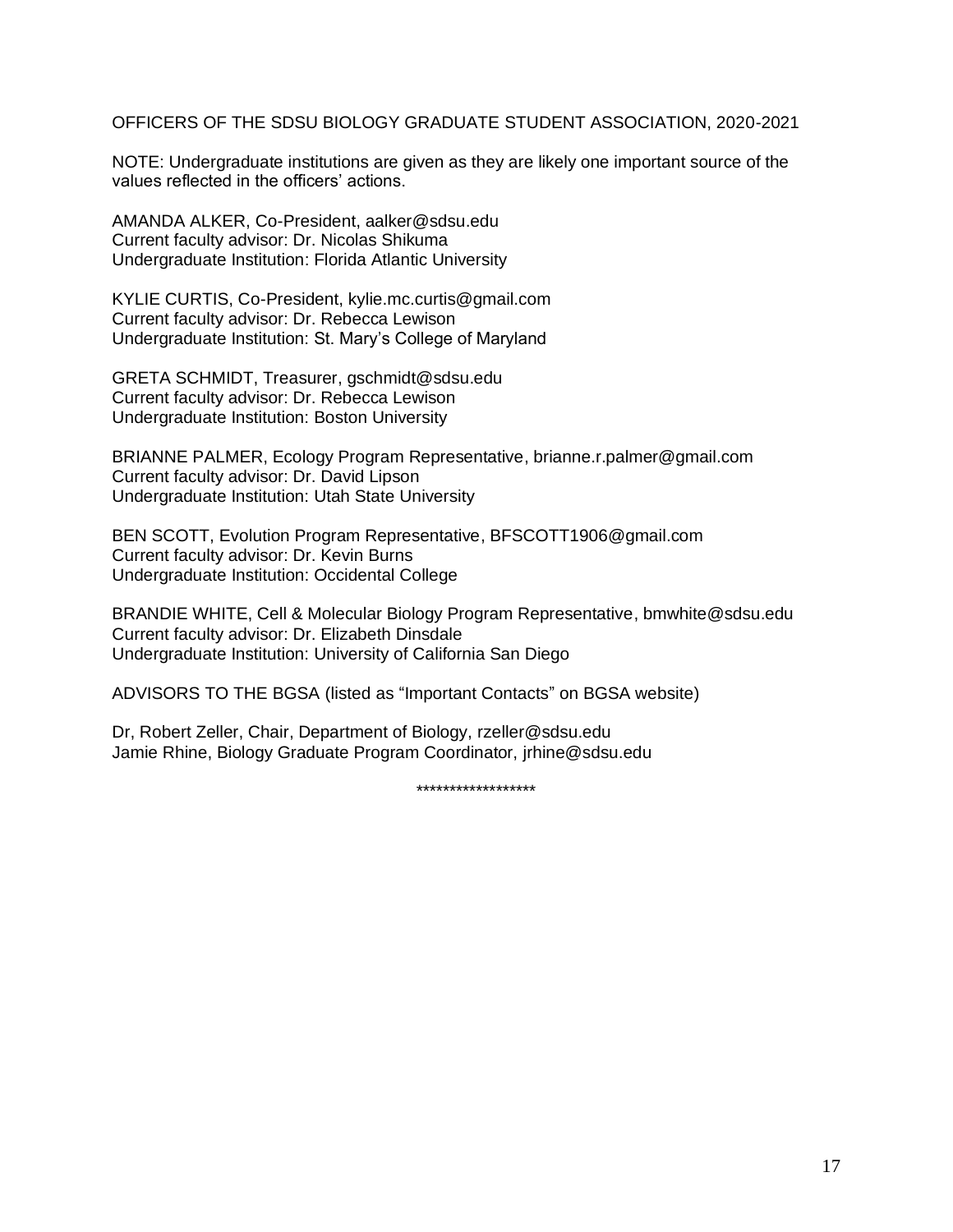## **Appendix: The Original Documents**

## [SAN DIEGO STATE UNIVERSITY BIOLOGY GRADUATE STUDENT ASSOCIATION](https://sdsubgsa.weebly.com/)

## **Petition to Revoke Emeritus Status of Dr. Stuart Hurlbert**

View a timeline of Dr. Hurlbert's [history of racism, xenophobia, and departmental harassment](https://docs.google.com/document/d/18x-FZ7Mbn1tol7h5zMrDIA70-xhcAZheQ8leV39X6so/edit?usp=sharing)

Dear Biology Faculty and University Administration,

Following the appalling and cruel murder of Mr. George Floyd on May 25th, 2020, the people of America and the world at large have chosen to openly rebuke racism, with protests now spanning all fifty US states and several countries across the globe. A cry has echoed worldwide that calls for the end of all racism, bigotry and other intolerance. This includes racist systems and actions within San Diego State University. For years, the SDSU biology community has been plagued by one particular agent of intolerance, SDSU emeritus professor Dr. Stuart Hurlbert. This man has a long history of bigotry. Dr. Hurlbert has used biology department space and resources to distribute racist manifestos and texts filled with diatribes designed to cast doubt on the value of diversity. He posted outwardly racist materials in the North Life Sciences building that remained for years and are seen by undergraduates, graduates, faculty, and staff. In 2008, Dr. Hurlbert used his SDSU email address to call Mexico a ["hostile nation" with "many](https://drive.google.com/file/d/1THVuZWxrZvounNED7yUDkEr5fanUqHdB/view?usp=sharing)  [agents in our society"](https://drive.google.com/file/d/1THVuZWxrZvounNED7yUDkEr5fanUqHdB/view?usp=sharing) in support of Arizona SB 1070, anti-immigrant legislation. As recently as 2017, Dr. Hurlbert publicly ridiculed a PhD student for donating to the Southern Poverty Law Center (SPLC), which is a nonprofit legal advocacy organization known for its legal cases against white supremacist groups. Dr. Hurlbert has authored at least 13 articles in The Social Contract since 1999, which the SPLC classified as [a hate group.](https://www.splcenter.org/fighting-hate/intelligence-report/2001/anti-immigration-groups) Dr. Hurlbert has frequently sent links to articles published in The Social Contract to ecology graduate students (see links available in [timeline.](https://docs.google.com/document/d/18x-FZ7Mbn1tol7h5zMrDIA70-xhcAZheQ8leV39X6so/edit?usp=sharing))

This pattern of bigotry and harassment is ongoing, with recent mass emails filled with rhetoric [that questions the anti-Black motivations behind George Floyd's murder,](https://drive.google.com/file/d/1Nm8oP1W2pwMap5djZvagL1-IRplnqTzF/view?usp=sharing) trivializes the Me Too movement, and rejects the undeniably pervasive and systemic white supremacy in the United States of America. Dr. Stuart Hurlbert is now actively attempting to distance our biology department, ecology students, and scientific organizations - such as the Ecological Society of America - from the anti-racism movement now sweeping the globe. These acts reflect poorly on our institution and have gone on for far too long. Complaints of Dr. Stuart Hurlbert's racism and harassment have been [formally recognized since 2006,](https://www.kpbs.org/news/2006/oct/15/sdsu-professor-strikes-back-over-anti-illegal/) yet no adequate institutional action has been taken. To this day, he sends mass email tirades filled with xenophobic, eugenicist rhetoric; all delivered behind the veil of "environmental sustainability" (see [timeline\)](https://docs.google.com/document/d/18x-FZ7Mbn1tol7h5zMrDIA70-xhcAZheQ8leV39X6so/edit?usp=sharing). This insidious guise will work no longer. This is the time for action and for all of us to stand up to racism & harassment, regardless if it is perpetrated violently on the streets or cravenly behind computer screens and email BCCs. The personal use of email filters as recommended by the department is not a sufficient solution, as this provides no protection to incoming students that have not had the misfortune of enduring his actions previously, and places the burden of avoiding these racist screeds on those that he marginalizes.

SDSU is a Hispanic-serving institution that has made commitments to serving underrepresented minorities and to creating a welcoming and safe environment for Black, Indigenous, People of Color, immigrants, and international students. Dr. Hurlbert's actions directly oppose these commitments. His comments and actions work to diminish recruitment, support, and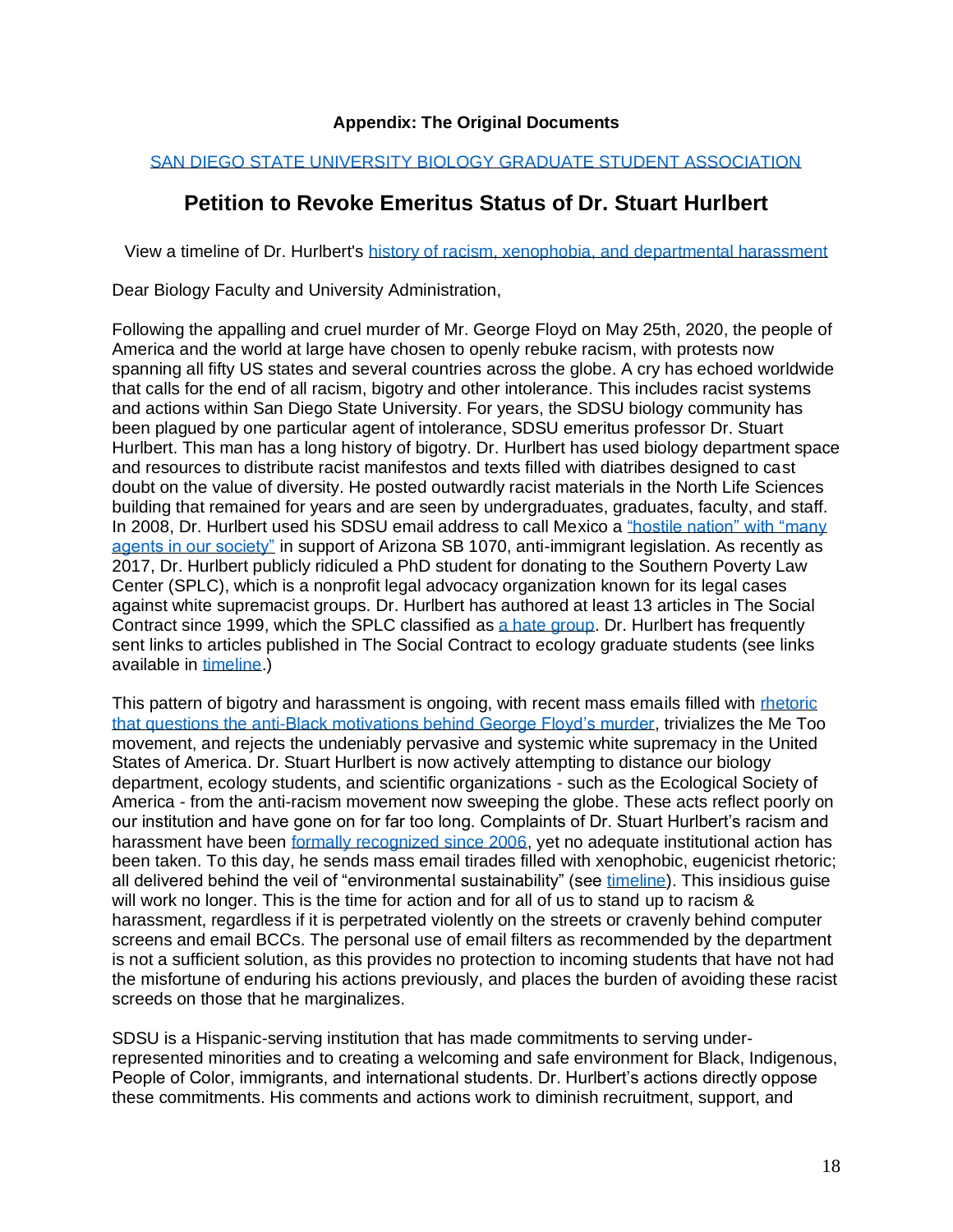retention of both graduate and undergraduate students at SDSU. Racism is unacceptable, and we, the Biology Graduate Student Association (BGSA), will no longer tolerate it. We deserve university communications and an environment that will let us, and future students, work in peace. We, the Biology graduate students at San Diego State University, call for the revocation of Dr. Stuart Hurlbert's honorary emeritus status and the accompanying privileges, including his university affiliated (@sdsu.edu) e-mail address, faculty I.D. card, and access to campus resources.

Signed,

SDSU biology graduate students and their allies

# **Timeline of Dr. Hurlbert's repeated harassments to the SDSU Biology Community**

\*\*\*\*\*\*\*\*\*\*\*\*\*\*\*\*

This timeline is not intended to be comprehensive, but serves as an example of the ongoing harassment Dr. Hurlbert heaps upon the SDSU biology community.

*Show your support to revoke Dr. Hurlbert's Emeritus status at SDSU by signing our petition here:<https://sdsubgsa.weebly.com/petition.html>*

--------------------------

**7 June 2020:** Dr. Hurlbert blind-copied the ecology graduate student listserv in an emailed letter to the leadership of the Ecological Society of America (ESA) [denigrating the society's June 2](https://drive.google.com/file/d/1Nm8oP1W2pwMap5djZvagL1-IRplnqTzF/view?usp=sharing)  [statement to their membership in support of the Black Lives Matter movement.](https://drive.google.com/file/d/1Nm8oP1W2pwMap5djZvagL1-IRplnqTzF/view?usp=sharing) In his email, Dr. Hurlbert accused the ESA of "catering to anarchists" and claimed that the ESA statement "provide[s] more matches than solutions". To his email Dr. Hurlbert attached a 7 page document that rebuts each component of the ESA's statement. To counter the ESA's proclamation that Black Lives Matter, Dr. Hurlbert provided unsubstantiated claims that ["Nobody is more](https://drive.google.com/file/d/1MhwndTJdC93jlTOK5YtuC3moTU-zBuH-/view?usp=sharing)  welcomed by law-abiding Black people to their neighborhood than are the police..." and that "As [for the underlying economic problems of Black people, nothing has been more damaging than](https://drive.google.com/file/d/1MhwndTJdC93jlTOK5YtuC3moTU-zBuH-/view?usp=sharing)  [mass immigration".](https://drive.google.com/file/d/1MhwndTJdC93jlTOK5YtuC3moTU-zBuH-/view?usp=sharing)

**18 May 2020:** Dr. Hurlbert blind-copied the ecology graduate student listserv on an email titled "Some Aussies go globalist" in which he shared a public comment that he had left on a post published by Stanford's Millenium Alliance for Humanity and the Biosphere (MAHB). His message conveys that he takes issue with an MAHB Report title "Surviving and Thriving in the 21st Century", in part, because they do not establish the restriction of immigration as a necessary component of a globalist. [Further, he suggests that the European Union's lack of](https://drive.google.com/file/d/1BmerlKGEgb2WEkjO1XXy2hMg_lnpsZFI/view?usp=sharing)  [common population and immigration policies are to blame for their coronavirus death rate.](https://drive.google.com/file/d/1BmerlKGEgb2WEkjO1XXy2hMg_lnpsZFI/view?usp=sharing)

**20-24 January 2020**: Dr. Hurlbert used space in the Biology Dept. offices to distribute a book on overpopulation and literature packets from his organization "Scientists and Environmentalists for Population Stabilization" (SEPS), a group that espouses racist and anti-immigrant rhetoric. When these materials were removed from the Biology Department after bringing their presence to the attention of the Department Chair Dr. Zeller, Dr. Hurlbert verbally attacked the Graduate [Programs Coordinator who moved the materials calling her actions "highly stupid and insulting"](https://drive.google.com/file/d/15Kn9fIJtWaRfzxICS5nCeyRy4Tpdh3aN/view?usp=sharing) in an email that was sent to Biology Department faculty, staff, and graduate students.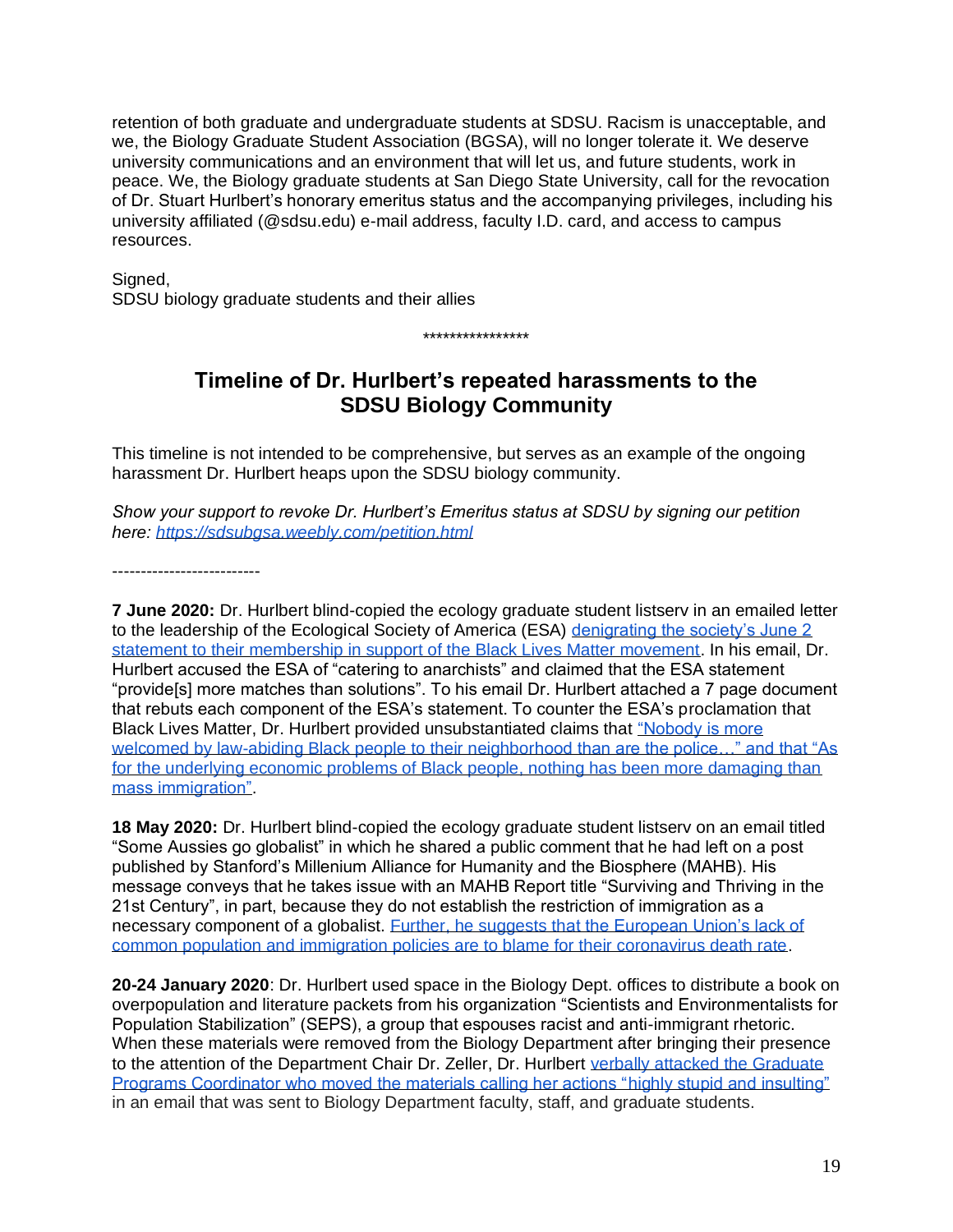**18 November 2019:** Dr. Hurlbert blind-copied the biology grad student listserv to discuss his racist & xenophobic viewpoints under the guise of sharing his opinion on the environmental policies of the Trump administration and policy critics. As one example, he compares a [mainstream media outlet and a non-profit that tracks hate groups in the US to Joseph Goebbels,](https://drive.google.com/file/d/1Z8M1a2itaf15ef_r1X-irhh1PlUEcV4q/view?usp=sharing)  [the Minister of Propaganda in Nazi Germany.](https://drive.google.com/file/d/1Z8M1a2itaf15ef_r1X-irhh1PlUEcV4q/view?usp=sharing)

**2 September 2018:** Dr. Hurlbert emails multiple SDSU biology listservs requesting "help [identifying a vandal"](https://drive.google.com/file/d/1wwb53ZAGaClqO71EgKcNG-dw27F_f6hN/view?usp=sharing) accused of removing his bulletin board materials on the 2nd floor of North Life Sciences. These bulletin boards included materials from The Social Contract, a SPLCidentified hate group, and SEPS. On its own, Dr. Hurlbert's email is innocuous. In the context of Dr. Hurlbert's racist & xenophobic emails and bulletins, it is threatening.

**19 August 2018**: Dr. Hurlbert suggests that recipients of [this email](https://drive.google.com/file/d/1P30Lm3CzYR9K3ymW_KuCWnzVHF7n1LOJ/view?usp=sharing) that blind-copied the ecology graduate student listservs distribute an attached article by Dr. Zuckerman, a professor at UCLA and then-president of "Californians for Population Stabilization (CAPS)". Dr. Zuckerman has well-documented ties to multiple high-profile and active white nationalists : UCLA Professor Benjamin Zuckerman Must Dissociate Organization From Racist Ties

**16 September 2017:** Dr. Hurlbert sends an email to the ecology graduate student listsery [against diversity in the department/university in general,](https://drive.google.com/file/d/1G5w8k13y7UZV-uaiwYmuALXQVqj9ZxpZ/view?usp=sharing) Dr. Hurlbert states: "over the past two years, external review panels evaluating the SDSU Department of Biology have recommended that the Department engage in 'diversity' hires and graduate student admissions. The intended effect of those recommendations is to force or encourage the use of sex and race preferences in our hiring and admissions processes. To do so would be illegal and unethical, as you know. "

**31 July 2017**: Dr. Hurlbert sends a blind-copy email to the ecology graduate student listserv that details three issues he proposed as a part of a Policy Forum at the 102nd Annual Meeting of ESA. [The 5-page email is another example of environmental policy ideas borne out of racist and](https://drive.google.com/file/d/1MMrzQzoBPcjQskRUPAwuoEsYnqcqB0Op/view?usp=sharing)  [xenophobic funding and thought:](https://drive.google.com/file/d/1MMrzQzoBPcjQskRUPAwuoEsYnqcqB0Op/view?usp=sharing) "*Do ESA members and other scientists know of the three US national commissions that, since the 1970s and on diverse economic, social and environmental grounds, have recommended large reductions in legal immigration and a move toward US population stabilization? that there is a bill now before the current US Senate (S. 354) that would move us strongly in that direction? that for the first time we have a president who might sign such a bill? that this would be the biggest pro-environment legislation since the Nixon administration gave us the EPA and the Endangered Species Act?"*

**21 April 2017**: Dr. Hurlbert sends a blind-copy email to the ecology graduate student listserv [informing students of an website update about Scientists and Environmentalists for Population](https://drive.google.com/file/d/1fR5ODa6-4JsCKCCHmDRqNMfYCLNhsLHk/view?usp=sharing)  [Stabilization,](https://drive.google.com/file/d/1fR5ODa6-4JsCKCCHmDRqNMfYCLNhsLHk/view?usp=sharing) an organization where he serves as President. Dr. Hurlbert also sends an opinion piece published by SEPS and asks to pass the piece along.

**17 April 2017**: Dr. Hurlbert sends an email to the ecology graduate student listserv about his invitation to talk at the Scripps Institute of Oceanography and consequent harassment of the SIO community as ["The SDSU-SIO Caper"](https://drive.google.com/file/d/15O0deOcV25XiMe_1MlQlz_KDPWZg5C25/view?usp=sharing). Dr. Hurlbert attaches a [10-page treatise](https://drive.google.com/file/d/1z_1wiD0b-kqUaoRUi_FM6SC6s8wVsZ8s/view?usp=sharing) that copies his email communications with SIO-affiliated researchers and his responses to each of these communications. He finds it necessary to add the nationality of each researcher he communicates with.

**12 February 2016:** Dr. Hurlbert blind-copies the ecology graduate student listsery a criticism [that AAAS did not discuss population stabilization at its annual meeting.](https://drive.google.com/file/d/1X1srh6GCcWGLYQv4ddXcWbeTSJQ8jaah/view?usp=sharing) In a stunning show of